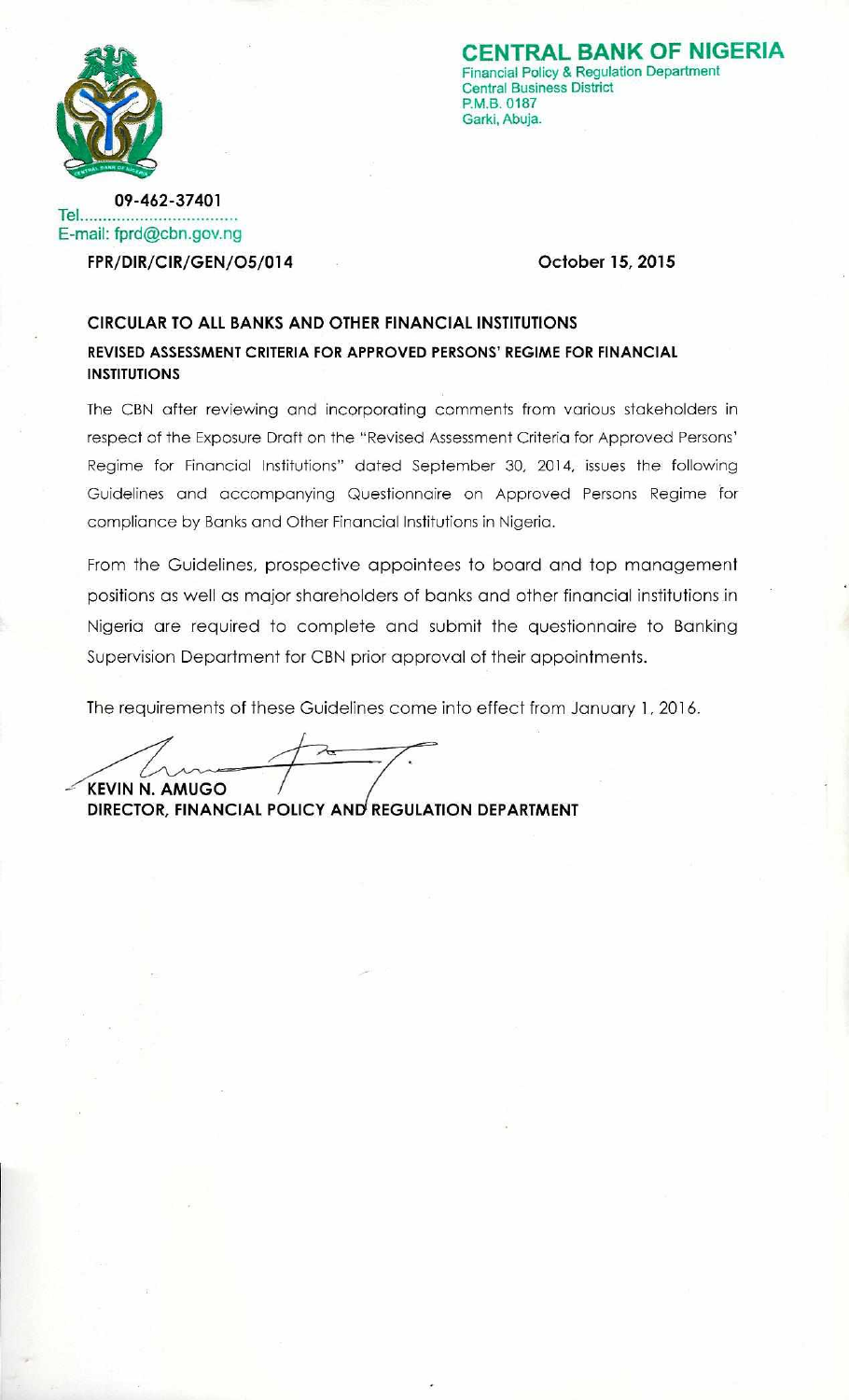

# **REVISED ASSESSMENT CRITERIA FOR APPROVED PERSONS' REGIME FOR FINANCIAL INSTITUTIONS**

**OCTOBER 2015**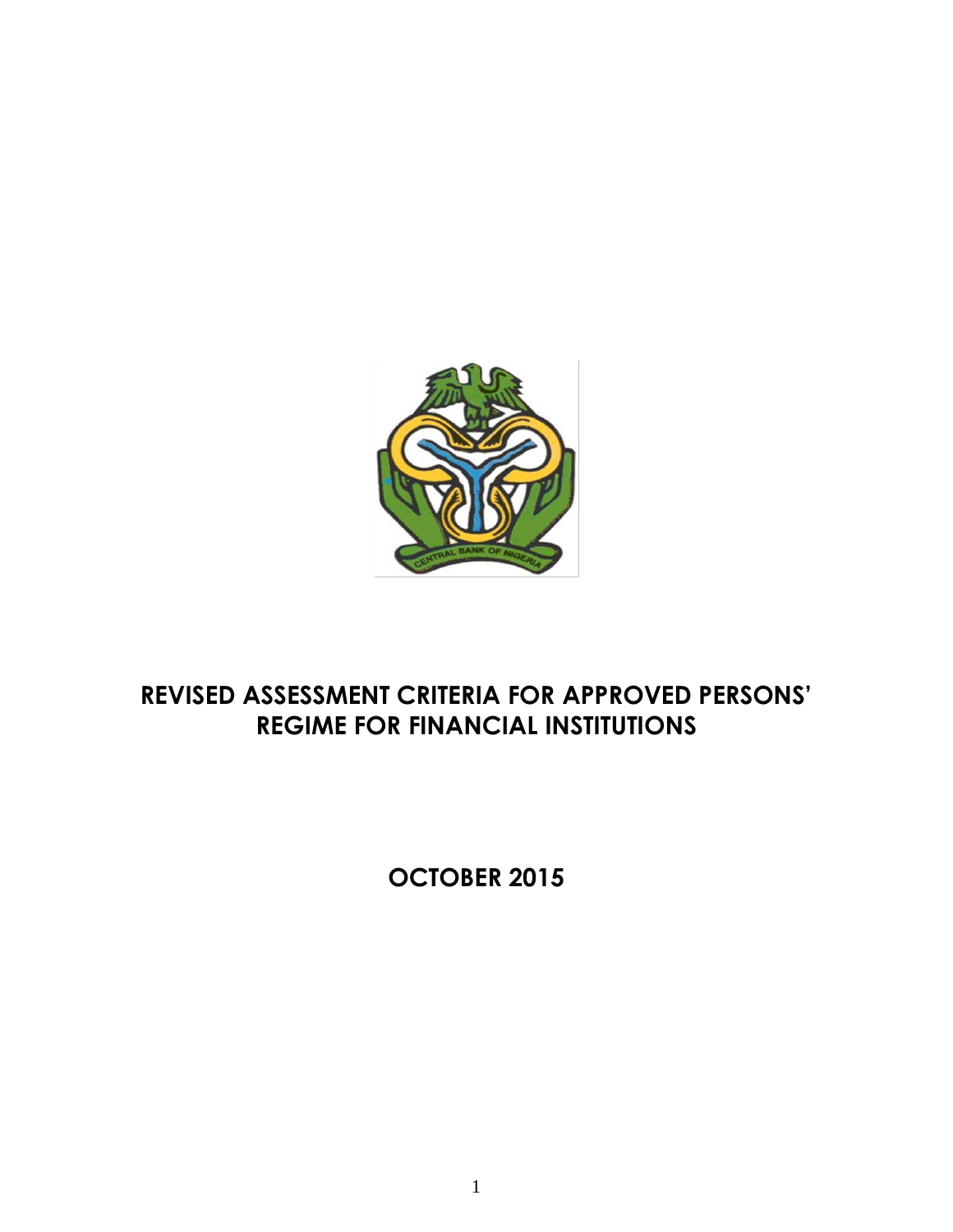# **TABLE OF CONTENTS**

| Section   Title |                                                          |
|-----------------|----------------------------------------------------------|
| 1.0             | <b>INTRODUCTION</b>                                      |
| 1.1             | <b>OBJECTIVE</b>                                         |
| 1.2             | <b>SCOPE AND APPLICABILITY</b>                           |
| 2.0             | <b>CRITERIA FOR ASSESSING PROPRIETY</b>                  |
| 3.0             | <b>CRITERIA FOR ASSESSING FITNESS (COMPETENCE AND</b>    |
|                 | <b>CAPABILITY)</b>                                       |
| 4.0             | <b>GENERAL GUIDELINES FOR ALL FINANCIAL INSTITUTIONS</b> |
| 5.0             | FITNESS REQUIREMENTS FOR BANKS, DISCOUNT HOUSES AND      |
|                 | <b>DEVELOPMENT FINANCE INSTITUTIONS.</b>                 |
| 5.1             | <b>MANAGING DIRECTOR</b>                                 |
| 5.2             | <b>DEPUTY MANAGING DIRECTOR/EXECUTIVE DIRECTORS</b>      |
| 5.3             | <b>GENERAL MANAGER</b>                                   |
| 5.4             | <b>DEPUTY GENERAL MANAGER</b>                            |
| 5.5             | <b>ASSISTANT GENERAL MANAGER</b>                         |
| 5.6             | <b>NON-EXECUTIVE DIRECTORS</b>                           |
| 5.7             | <b>INDEPENDENT DIRECTOR</b>                              |
| 6.0             | FITNESS REQUIREMENTS FOR OTHER FINANCIAL INSTITUTIONS    |
|                 | (OFIs)                                                   |
| 6.1             | <b>PRIMARY MORTGAGE BANKS (PMBs)</b>                     |
| 6.1.1           | <b>MANAGING DIRECTOR/EXECUTIVE DIRECTORS</b>             |
| 6.1.2           | TOP MANAGEMENT (DEPARTMENTAL HEADS)                      |
| 6.1.3           | <b>NON-EXECUTIVE DIRECTORS</b>                           |
| 6.2             | <b>MICROFINANCE BANKS (MFBs)</b>                         |
| 6.2.1           | <b>MANAGING DIRECTOR/EXECUTIVE DIRECTORS</b>             |
| 6.2.2           | <b>TOP MANAGEMENT (DEPARTMENTAL HEADS)</b>               |
| 6.2.3           | <b>NON-EXECUTIVE DIRECTORS</b>                           |
| 6.3             | <b>FINANCE COMPANIES (FCs)</b>                           |
| 6.3.1           | <b>MANAGING DIRECTOR/EXECUTIVE DIRECTORS</b>             |
| 6.3.2           | TOP MANAGEMENT (DEPARTMENTAL HEADS)                      |
| 6.3.3           | <b>NON-EXECUTIVE DIRECTORS</b>                           |
| 6.4             | <b>BUREAUX DE CHANGE (BDCs)</b>                          |
| 6.4.1           | <b>MANAGING DIRECTOR/CHIEF EXECUTIVE OFFICER</b>         |
| 6.4.2           | <b>SENIOR MANAGEMENT OFFICERS/MANAGERS</b>               |
| 7.0             | SIGNIFICANT SHAREHOLDERS FOR ALL FINANCIAL INSTITUTIONS  |
| 8.0             | <b>NOTES</b>                                             |
| 9.0             | <b>EFFECTIVE DATE</b>                                    |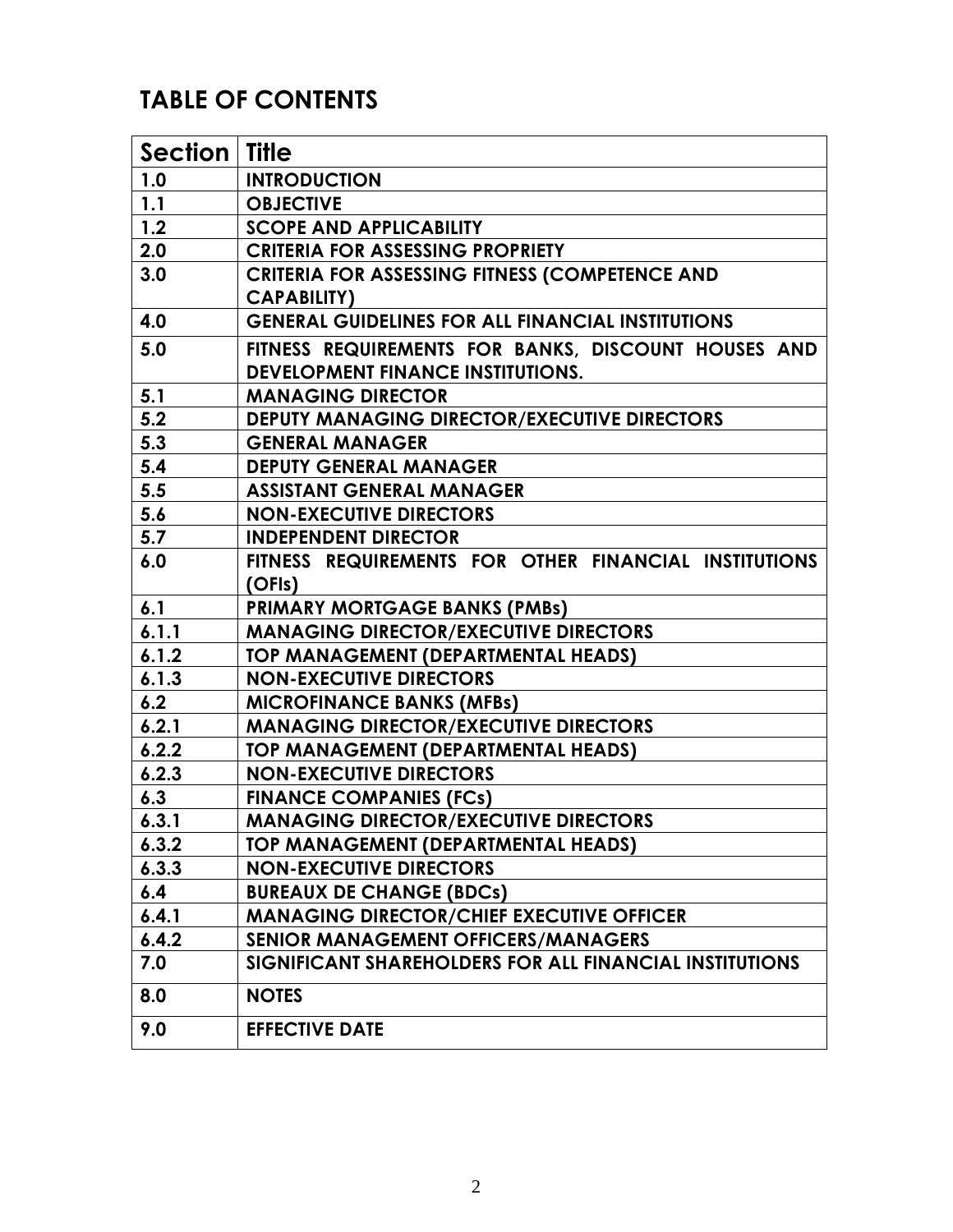# **1.0 INTRODUCTION**

Following the introduction in 2010 of a new banking model which replaced the universal banking model, and the issuance of the Revised Code of Corporate Governance for Banks and Discount Houses in Nigeria, the CBN, in its determination to ensure that only "fit and proper persons" are approved for appointment to board and top management positions in banks and other financial institutions, reviewed its circular referenced FPR/DIR/CIR/GEN/01/016, dated June 21, 2011 on **"Assessment Criteria for Approved Persons' Regime For Financial Institutions"** in Nigeria.

In view of the above, the conditions specified in these guidelines are minimum requirements for candidates occupying or intending to occupy the under-listed board and senior/top management positions. in Nigerian banks, discount houses, development finance and other financial institutions.

# **1.1 OBJECTIVE**

The objective of this document is to provide a broad framework for assessing a person's capacity as "fit and proper" for the position for which he is being considered.

# **1.2 SCOPE AND APPLICABILITY**

These guidelines shall apply to commercial banks (Regional, National and International), merchant banks, non-interest banks, primary mortgage banks, discount houses, development finance and other financial institutions under the purview of the CBN.

# **2.0 CRITERIA FOR ASSESSING PROPRIETY**

Fitness tests assess the competence of candidates for board, top management and critical operational positions and their capacity to fulfill the responsibilities of their positions while propriety tests assess their integrity and suitability.

In assessing a candidate's integrity and suitability, elements to be considered include:

1. Breach of Sections 19 (1)(a) and 44(now 48) of Banks and Other Financial Institutions Act (BOFIA) Cap. B3, Laws of the Federation of Nigeria 2004, where such a candidate is or has been: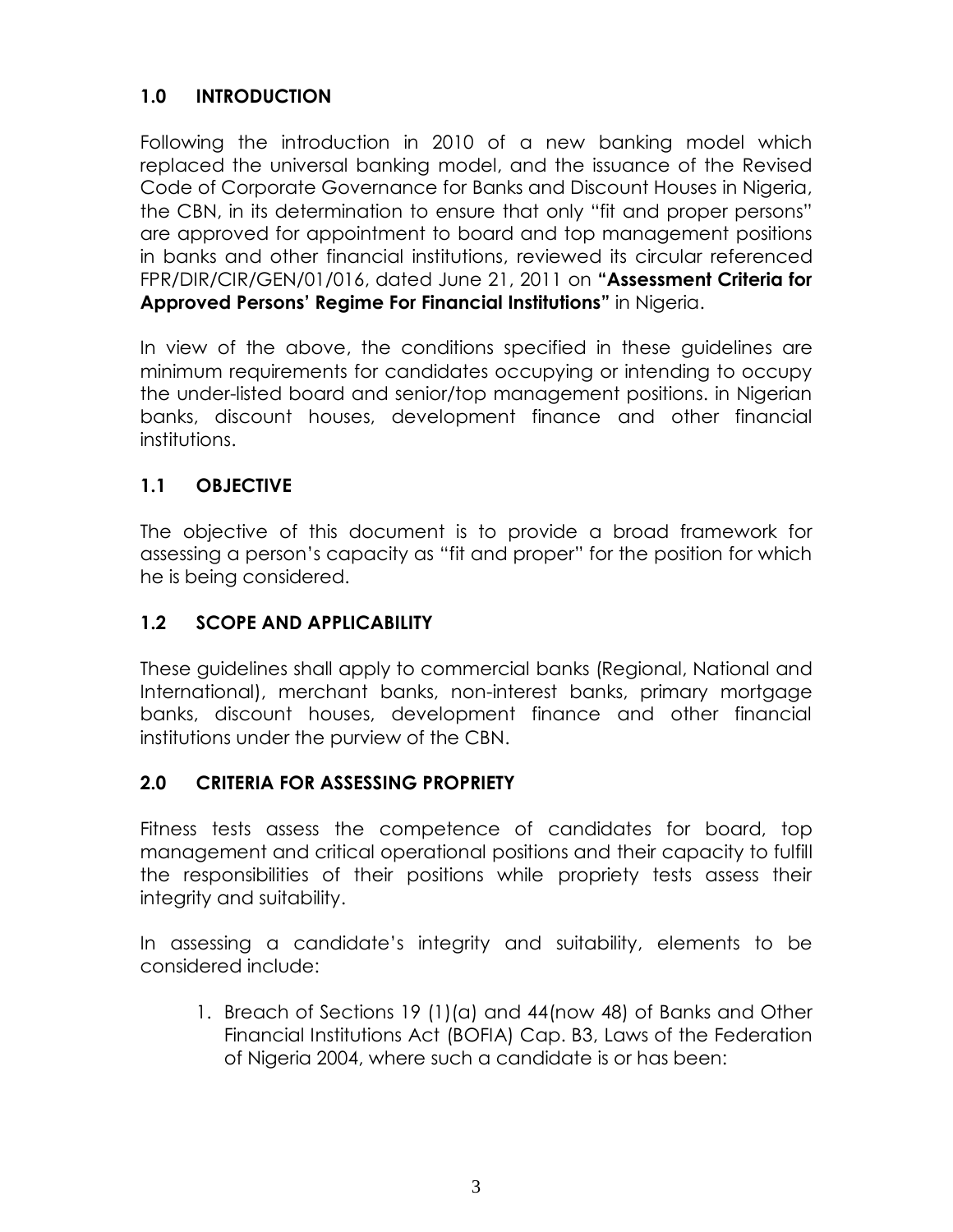- a. of unsound mind or as a result of ill- health is incapable of carrying out his duties; or
- b. declared bankrupt or suspends payments or compounds with his creditors including his bankers; or
- c. convicted of any offence involving dishonesty or fraud; or
- d. guilty of serious misconduct in relation to his duties; or
- e. disqualified or suspended from practicing his profession; or
- f. a director of a financial institution or any candidate directly involved in the management of a financial institution under the purview of the CBN which has been wound up by the Federal High Court;

And whether:

- 2. the candidate is or has been the subject of any proceedings of a disciplinary or criminal nature, or has been notified of any impending proceedings or any investigation, which might lead to such proceedings. However, this provision will not apply where a person involved in such proceedings has been exonerated;
- 3. such appointment would result in conflict of interest thus contravening the provisions of section 19 (2) and (3) of BOFIA Cap. B3, Laws of the Federation of Nigeria 2004;
- 4. the candidate, or any business in which he has controlling interest or exercises significant influence, has been investigated, disciplined, suspended or criticized by a regulatory or professional body, a court or tribunal, whether publicly or privately;
- 5. the candidate has been the subject of any justified complaint relating to regulated activities;
- 6. the candidate has been dismissed, asked to resign from employment or from a position of trust, fiduciary appointment or similar position because of questions about his honesty and integrity;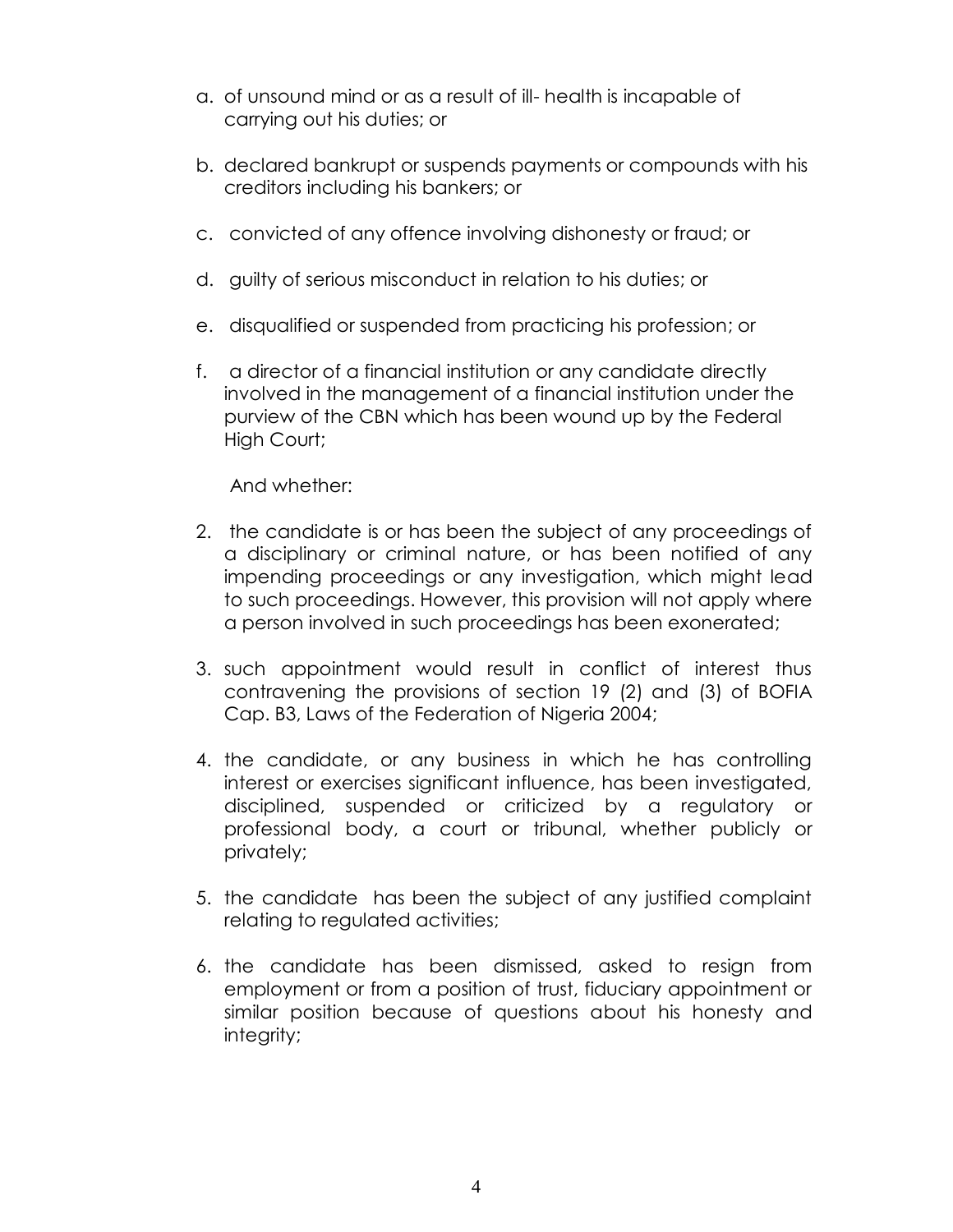- 7. the candidate has ever been disqualified under BOFIA or CAMA or any other legislation or regulation, from acting as a director or serving in a managerial capacity;
- 8. the candidate deliberately misled (or attempts to mislead) by act or omission, a client, the institution and/or the regulators;
- 9. the candidate deliberately falsified documents to mislead a client, the institution and/or regulators;
- 10.the candidate has deliberately failed to inform the client, institution and/or regulator, without reasonable cause, of the fact that their understanding of a material issue is incorrect, despite being aware of their misunderstanding;
- 11.the candidate had deliberately failed to disclose the existence of falsified documents;
- 12.the candidate has deliberately prepared inaccurate or inappropriate records or returns.

#### **3.0 CRITERIA FOR ASSESSING FITNESS (COMPETENCE AND CAPABILITY)**

To assess the competence of candidates for board and top management positions, their capacity to fulfill the responsibilities of their positions and their ability to understand the technical requirements of the business, the CBN shall take into account all relevant considerations, including but not limited to factors listed against each of the positions.

Furthermore, the financial institution shall conduct an assessment of the fitness and propriety of its board/top management staff biennially or any other period as may be specified by the CBN. Performance on the job shall be an integral part of this assessment.

Candidates will be expected to meet the general guidelines under section 4.0 as well as the relevant fitness requirements specified either under any of the sub-sections of section 5.0 or 6.0.

Where candidates are deficient or fail the fitness test, they will be allowed a period of two years within which to undergo training to remedy the deficiency. However, if the candidate is unable to fulfill the requirements under this guidelines after two years of failing the test, he/she may be required to relinquish his/her board/top management appointment.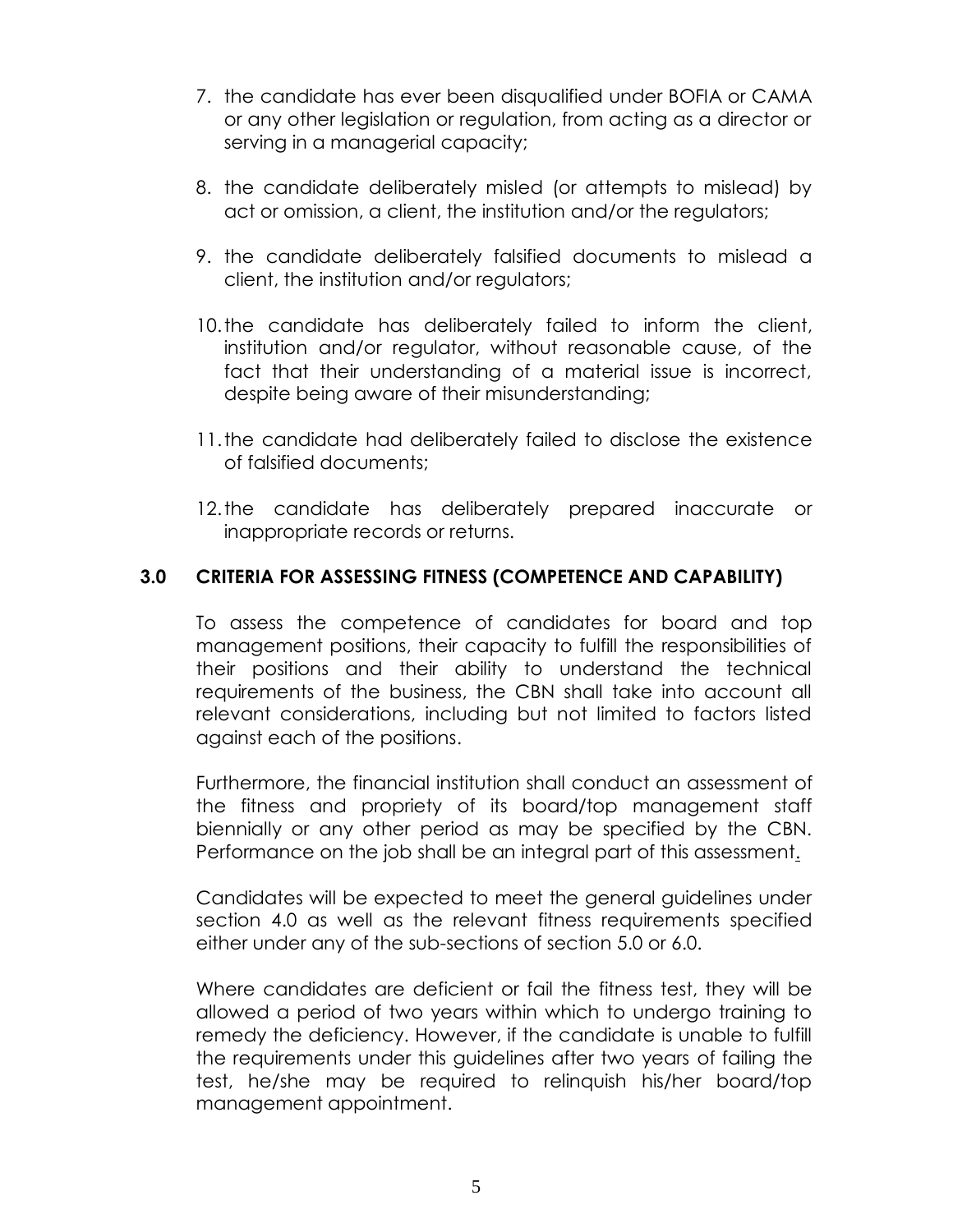#### **4.0 GENERAL GUIDELINES FOR ALL FINANCIAL INSTITUTIONS**

The financial institution is required to:

- submit a completed "Approved Persons Regime" questionnaire to be administered by the CBN;
- provide a satisfactory status report from the candidate's last place of work. not later than six months after engagement;
- satisfy the CBN that he/she is able to meet personal financial obligations/commitments on a continuous basis and demonstrate satisfactory discharge of fiduciary responsibilities;
- provide three reference letters, two of which must be from the last place of work, in the last five years and from persons not below the rank of a director. For Non- Executive Directors, the three reference letters should be from individuals of reputable standing in the country (e.g. civil servants of grade level 15 and above or their equivalents in the armed forces or Police, senior clergymen, fellows of professional bodies such as ICAN, CIBN, etc). *Where the appointee is a representative of an overseas technical partner, financier or agency, a reference letter from the home country financial sector regulator or any other person of reputable standing (as stated above) in that jurisdiction will suffice;* and
- Ensure that Non-Executive Directors undergo directors' training at the institution's expense, aimed at acquiring or having the prerequisite knowledge of their responsibilities and duties as the institution's non-executive directors.

#### **5.0 FITNESS REQUIREMENTS FOR BANKS, DISCOUNT HOUSES AND DEVELOPMENT FINANCE INSTITUTIONS**

The fitness requirements for appointment to board and top management positions in the above financial institutions are as stated below: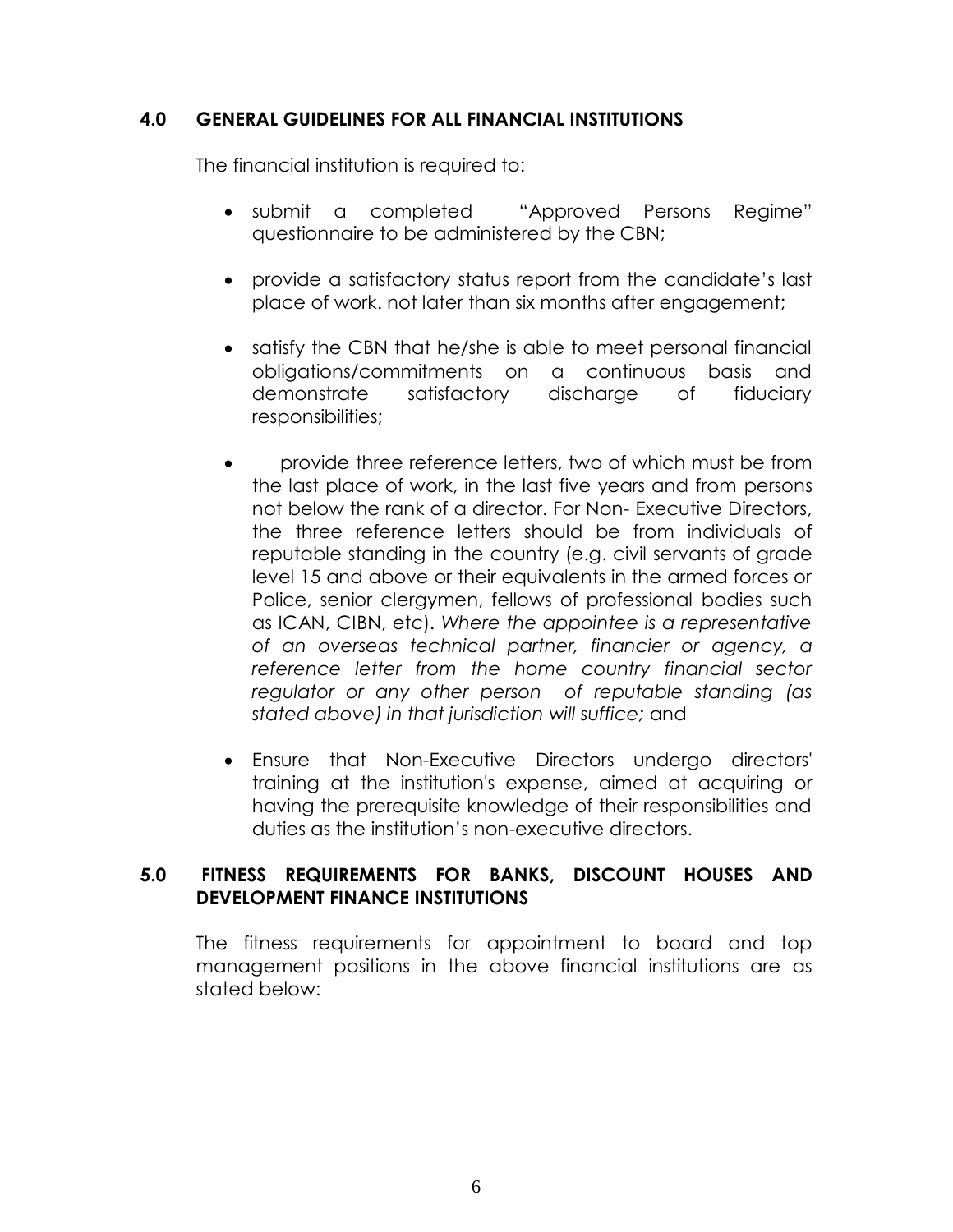# **5. 1 MANAGING DIRECTOR**

- A minimum of first degree or its equivalent in any discipline plus a higher degree or professional qualification in any business related discipline.
- Candidates must also have a minimum of 20 years postgraduation experience, out of which at least 15 must have been in the banking industry and, at least 2 as DMD/ED, with responsibility in several areas of banking operations including business development and customer relationship management.

For Non-interest banks, the candidates should in addition to the above possess requisite knowledge and experience/training in Islamic banking and finance.

# **5.2 DEPUTY MANAGING DIRECTOR**/**EXECUTIVE DIRECTORS**

- A minimum of first degree or its equivalent in any discipline plus a higher degree or professional qualification in any business related discipline.
- Candidates must also have a minimum of 18 years postgraduation experience, out of which at least 13 must have been in the banking industry and, at least 2 as General Manager . Evidence of experience in several areas of banking operations including business development and customer services management.
- A Deputy Managing Director/Executive Director must have served for a minimum of two (2) years for him/her to be qualified for appointment as a Managing Director.

For Non-interest banks, the candidates should in addition to the above possess requisite knowledge and experience/training in Islamic banking and finance.

# **5.3 GENERAL MANAGER**

 A minimum of first degree or its equivalent in any discipline plus a relevant higher degree or professional qualification.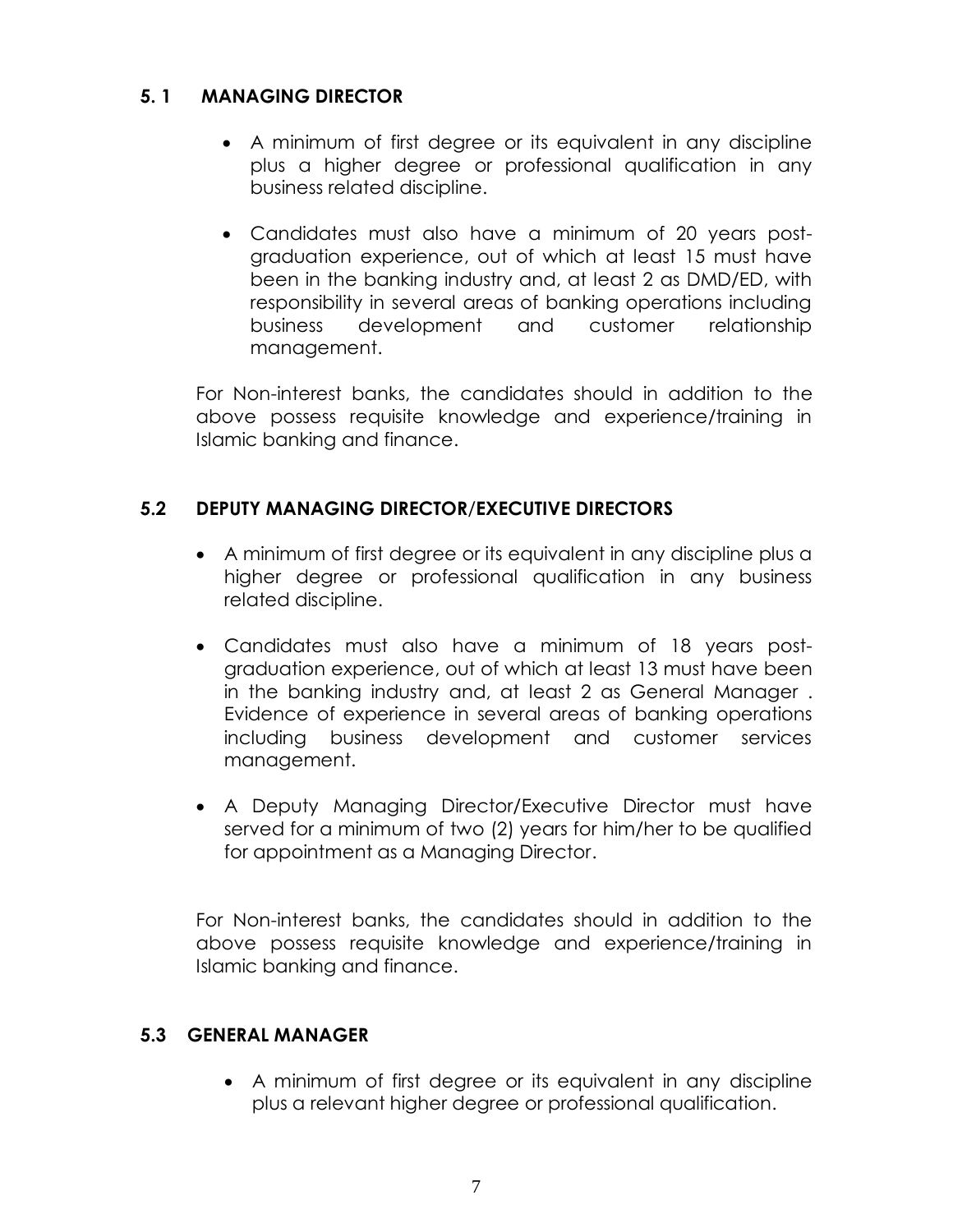Candidates must also have a minimum of 15 years postgraduation experience, out of which at least 12 must have been in the banking industry and at least 2 as Deputy General Manager. Evidence of experience in at least three (3) major areas of banking operations.

For Non-interest banks, the candidates should in addition to the above possess requisite knowledge and experience/training in Islamic banking and finance.

#### **5.4 DEPUTY GENERAL MANAGER**

- A minimum of first degree or its equivalent in any discipline plus a relevant higher degree or professional qualification.
- Candidates must also have a minimum of 15 years postgraduation experience, out of which at least 10 must have been in the banking industry and at least 2 as Assistant General Manager. Evidence of experience in at least three (3) major areas of banking operations.

For Non-interest banks, the candidates should in addition to the above possess requisite knowledge and experience/training in Islamic banking and finance.

# **5.5 ASSISTANT GENERAL MANAGER**

- A minimum of first degree or its equivalent in any discipline plus a relevant higher degree or professional qualification.
- A minimum of 15 years post-graduation experience, out of which at least 10 must have been in the banking industry, and at least 3 years on senior manager or equivalent position.
- Evidence of experience in at least three (3) major areas of banking operations.

For Non-interest banks, the candidates should in addition to the above possess requisite knowledge and experience/training in Islamic banking and finance.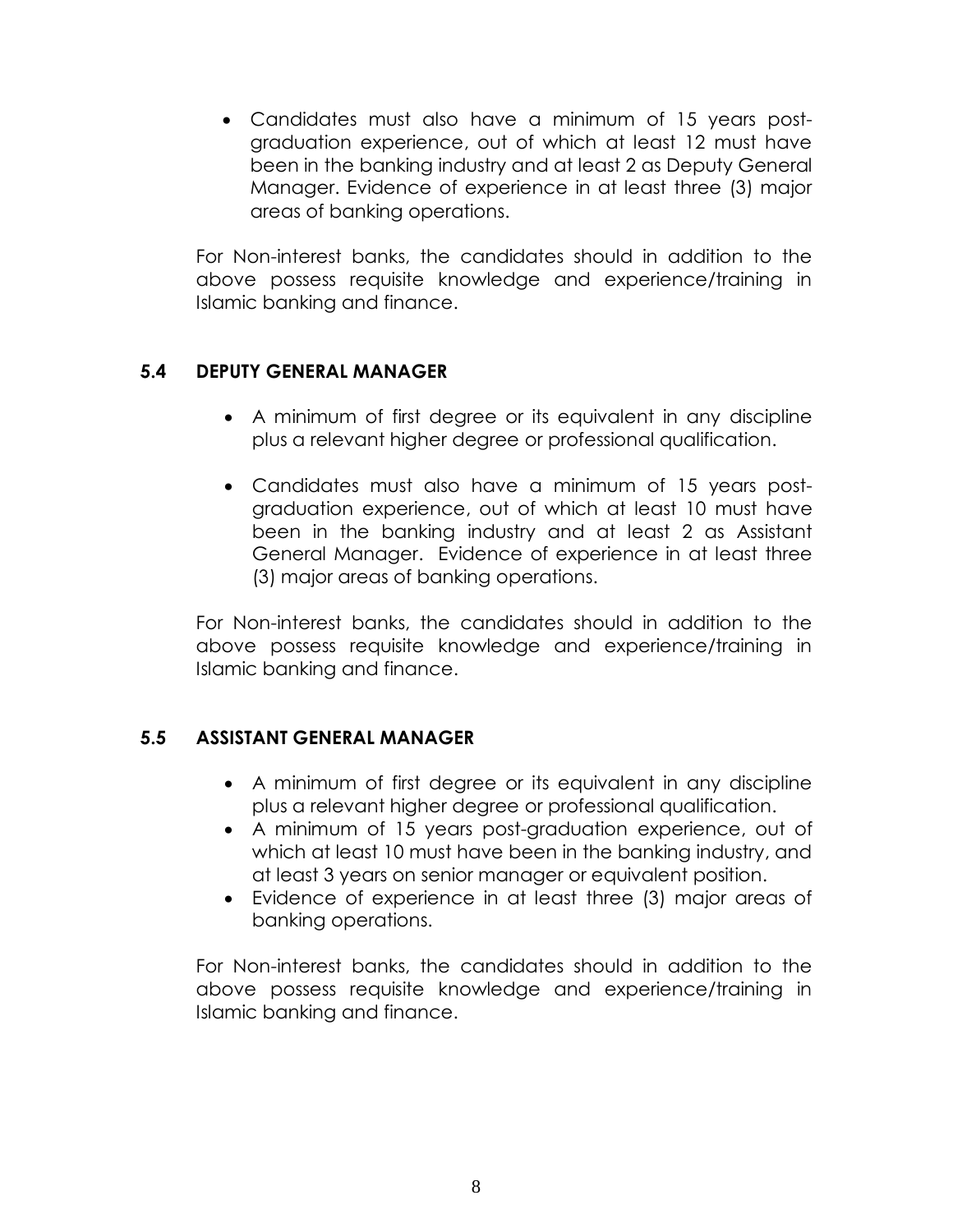## **5.6 NON-EXECUTIVE DIRECTORS**

Without prejudice to the provisions of the Code of Corporate Governance, candidates must possess:

- a. A first degree or its equivalent in any discipline plus membership of any other relevant and recognized professional institute;
- b. A minimum of eight (8) years post- graduation experience;
- c. Proven skills and competencies in their fields;
- d. Knowledge of the operations of banks/development finance institutions/discount houses and relevant laws and regulations guiding the financial services industry; and
- e. Ability to interpret financial statements and make meaningful contributions to board deliberations;

In considering nominees with limited academic/professional qualifications and industry experience, the CBN shall take into account the following:

- i. Direct involvement of the nominee in an established business enterprise with total assets of not less than N300million.
- ii. The quality of courses and seminars attended in the last five (5) years prior to his nomination.
- iii. The size, scope and complexity of the institution;
- iv. The relevant experience and qualifications of other Board members;
- v. The existence and number of Independent Directors on the Board;
- vi. An assurance that the proposed director(s) would be exposed to accelerated training over a short period of time; and
- vii. Assignment of responsibilities commensurate with their experiences.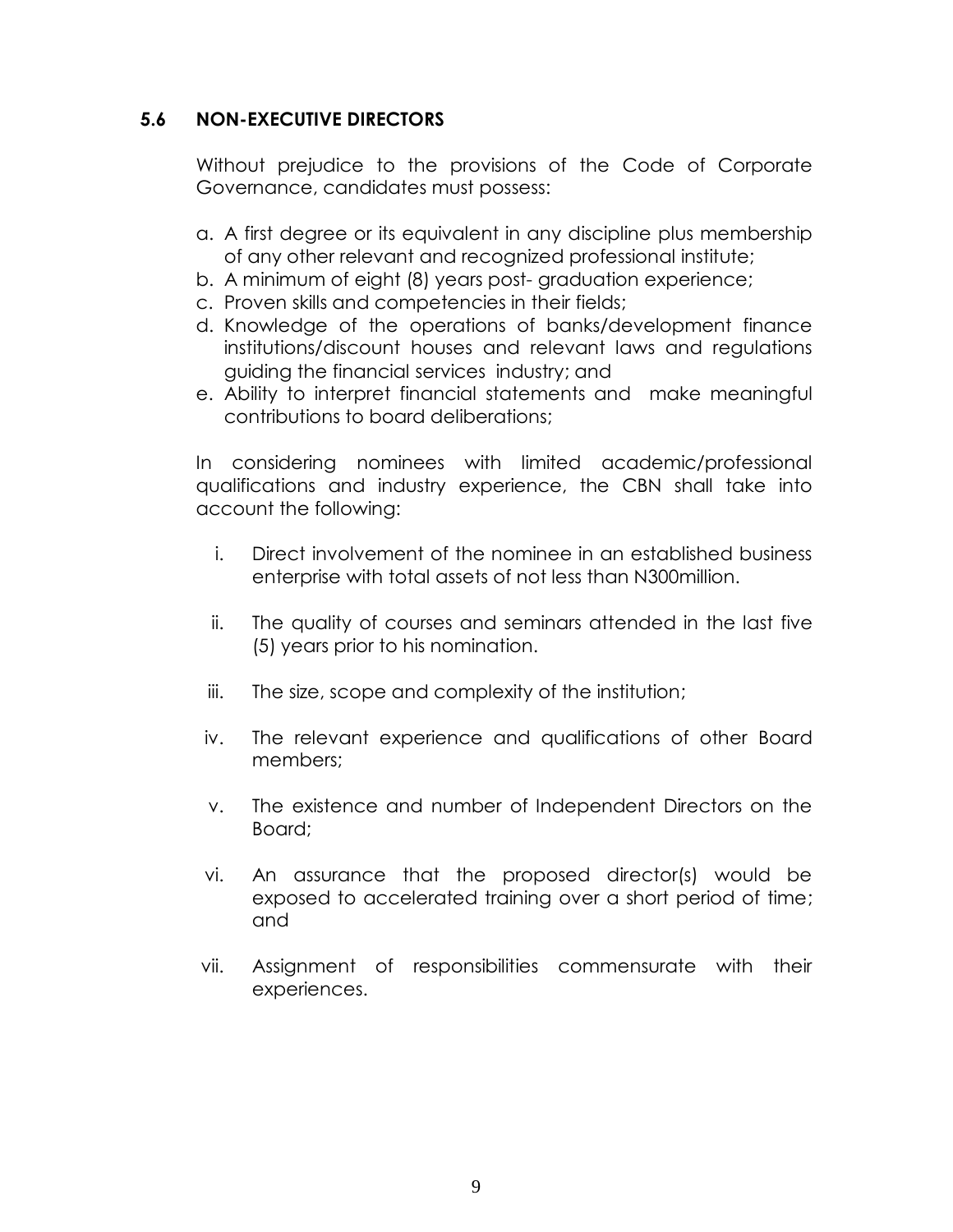# **5.7 INDEPENDENT DIRECTORS**

- a. Independent Directors shall be appointed in accordance with:
	- i. The CBN's Circular of October 26, 2007 titled "Guidelines for the Appointment of Independent Directors";
	- ii. The "Revised Code of Corporate Governance for Banks and Discount Houses in Nigeria" of May 25, 2014;
	- iii. Section 257(1) of the Companies and Allied Matters Act (CAMA), 1990 as amended;
	- iv. Any other relevant law, rules and regulations issued from time to time by the CBN.
- b. In particular, an Independent Director shall be a member of the Board of Directors who has no direct material relationship with the financial institution or any of its officers, major shareholders, subsidiaries and affiliates; a relationship which may impair the director's ability to make independent judgments or compromise the director's objectivity in line with Corporate Governance best practices.
- c. An Independent Director shall not:
	- i. beyond his services on the Board of a financial institution, provide financial, legal and/or consulting services to the institution or its subsidiaries/affiliates or had done so in the preceding 5 years;
	- ii. be a current or former employee who had served in the financial institution in the past and none of his immediate family members should be an employee or former staff of the financial institution at the top management level in the preceding 5 years;
	- iii. borrow funds from the financial institution, its officers, subsidiaries and affiliates;
	- iv. be part of management, executive committee or board of trustees of an entity, charity or otherwise, supported by the financial institution;
	- v. serve on the Board of a subsidiary or affiliate of the financial institution.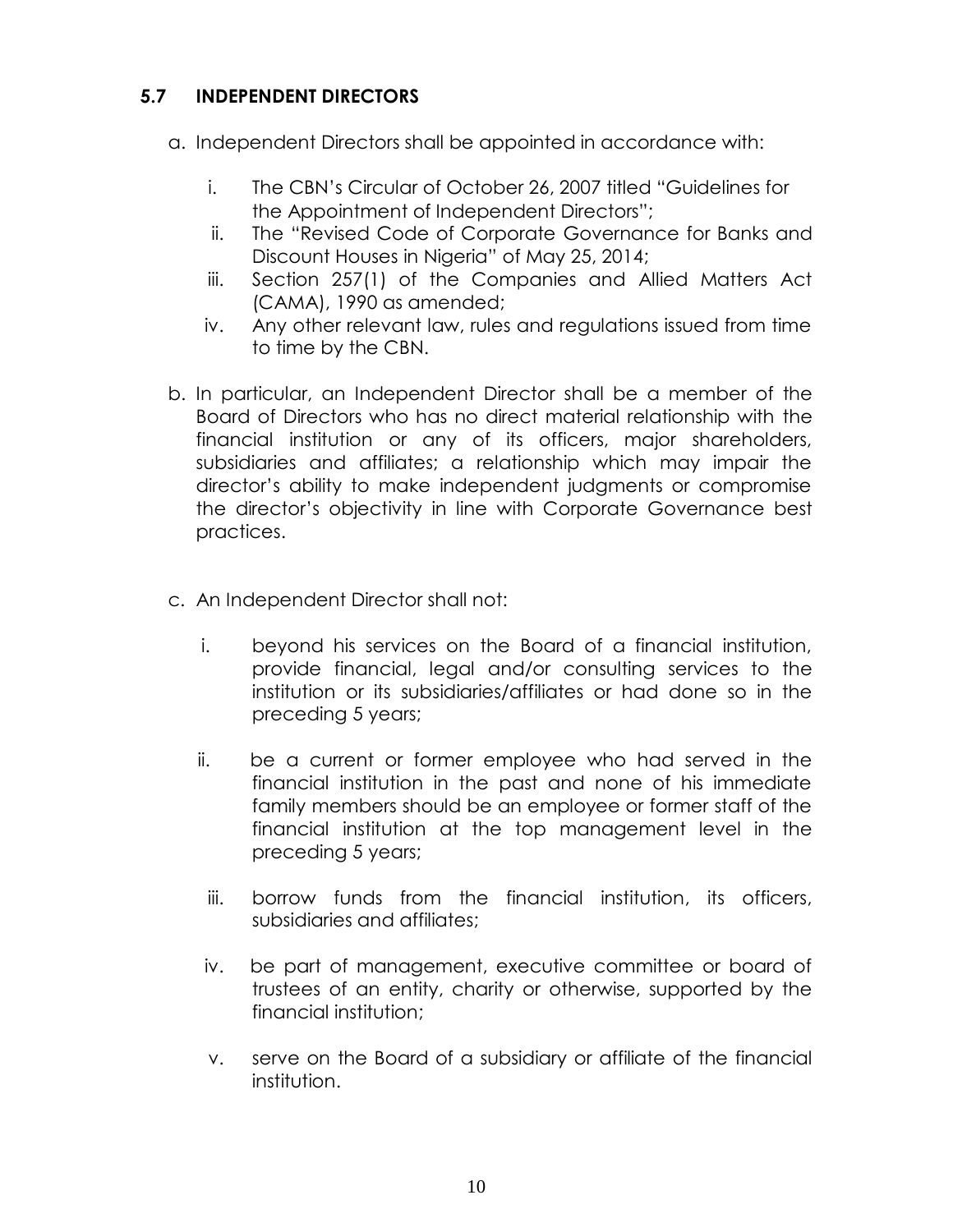- d. An Independent Director shall have:
	- i. sound knowledge of the operations of listed companies, the relevant laws and regulations guiding the industry,
	- ii. a minimum academic qualification of first degree or its equivalent with not less than 10 years of relevant working experience.
	- *iii.* proven skills and competencies in their fields.
- e. In addition, the requirements for Non-Executive Directors stated above shall apply.
- f. For Non-interest banks, at least one of the independent directors should preferably be an expert in Islamic Commercial Jurisprudence (Fiqh Mu'amalat)

Notwithstanding the requirements stated above, the CBN may at its discretion, approve or disapprove the appointments of candidates under special circumstances.

# **6.0 FITNESS REQUIREMENTS FOR OTHER FINANCIAL INSTITUTIONS (OFIs)**

The fitness requirements for appointment of the under-listed Board and top management positions in other financial institutions are as stated below:

# **6.1 PRIMARY MORTGAGE BANKS (PMBs)**

#### **6.1.1 MANAGING DIRECTOR/EXECUTIVE DIRECTORS**

- A minimum of first degree or its equivalent in any discipline (additional qualification in any business related discipline would be an advantage);
- A minimum of 15 years post-graduation experience, out of which, at least 10, must have been in the financial services industry and at least 5, at the senior/top management level.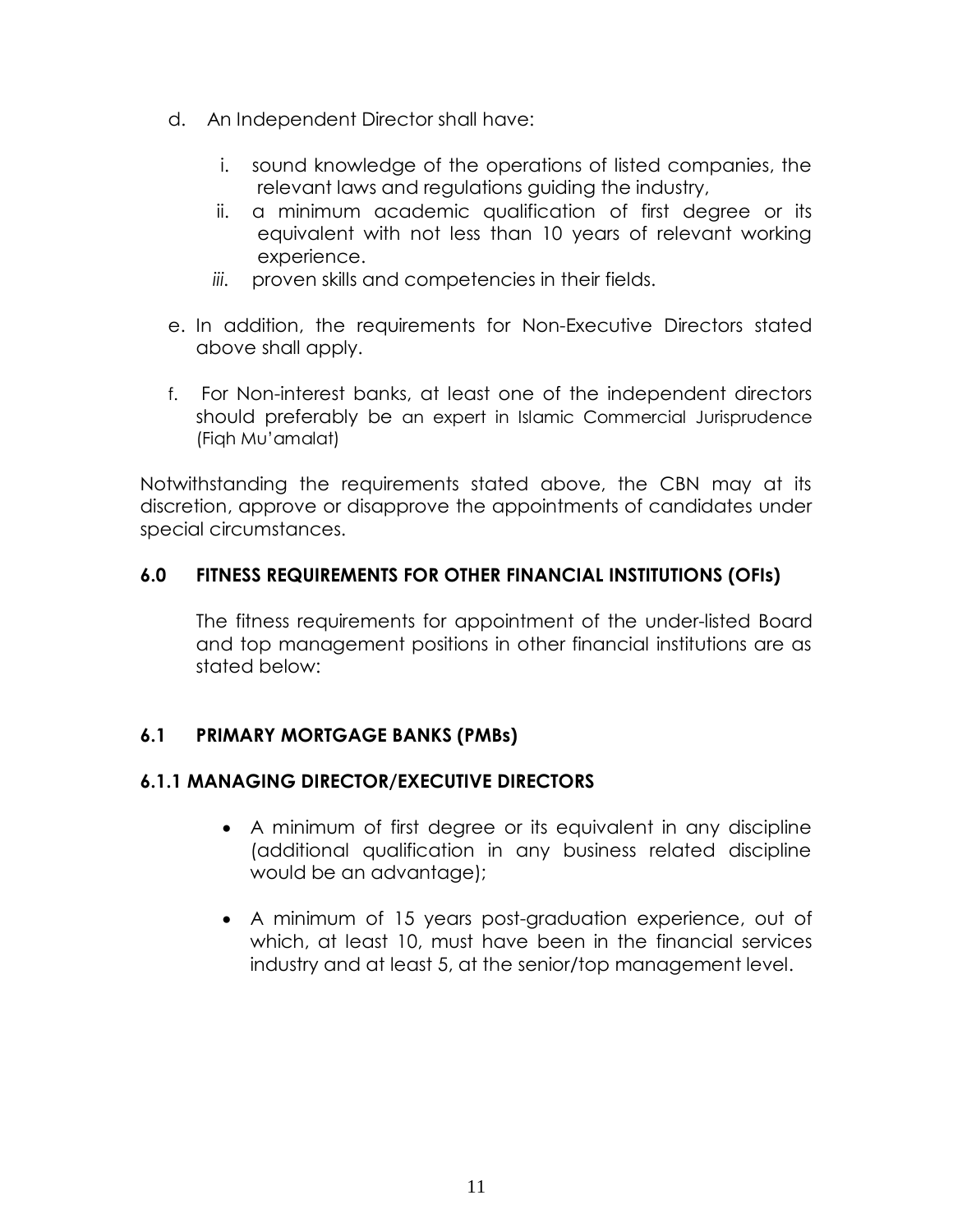## **6.1.2 TOP MANAGEMENT (DEPARTMENTAL HEADS)**

- A minimum of first degree or its equivalent in any discipline (additional qualification in any business related discipline would be an advantage);
- A minimum of 10 years post-graduation experience out of which, at least, 5 must have been in the financial services industry and at least, 2 at the senior/top management level;

#### **6.1.3 NON-EXECUTIVE DIRECTORS**

Without prejudice to the provisions of the Code of Corporate Governance, candidates must possess:

- A first degree or its equivalent in any discipline;
- A minimum of 5 years post-graduation experience;
- Proven skills and competencies in their fields;
- Knowledge of the operations of the financial institution and relevant laws and regulations guiding the financial services industry;
- Ability to interpret financial statements and make meaningful contributions to board deliberations;
- g. Notwithstanding the requirements stated above, the CBN may at its discretion, approve or disapprove the appointments of candidates under special circumstances.

#### **6.2 MICROFINANCE BANKS (MFBs)**

#### **6.2.1 MANAGING DIRECTOR/EXECUTIVE DIRECTORS**

- A minimum of first degree or its equivalent in any discipline (additional qualification in any business related discipline would be an advantage);
- Evidence that the candidate possesses proven skills and competences in practical microfinance banking and has undergone the microfinance Certification Programme and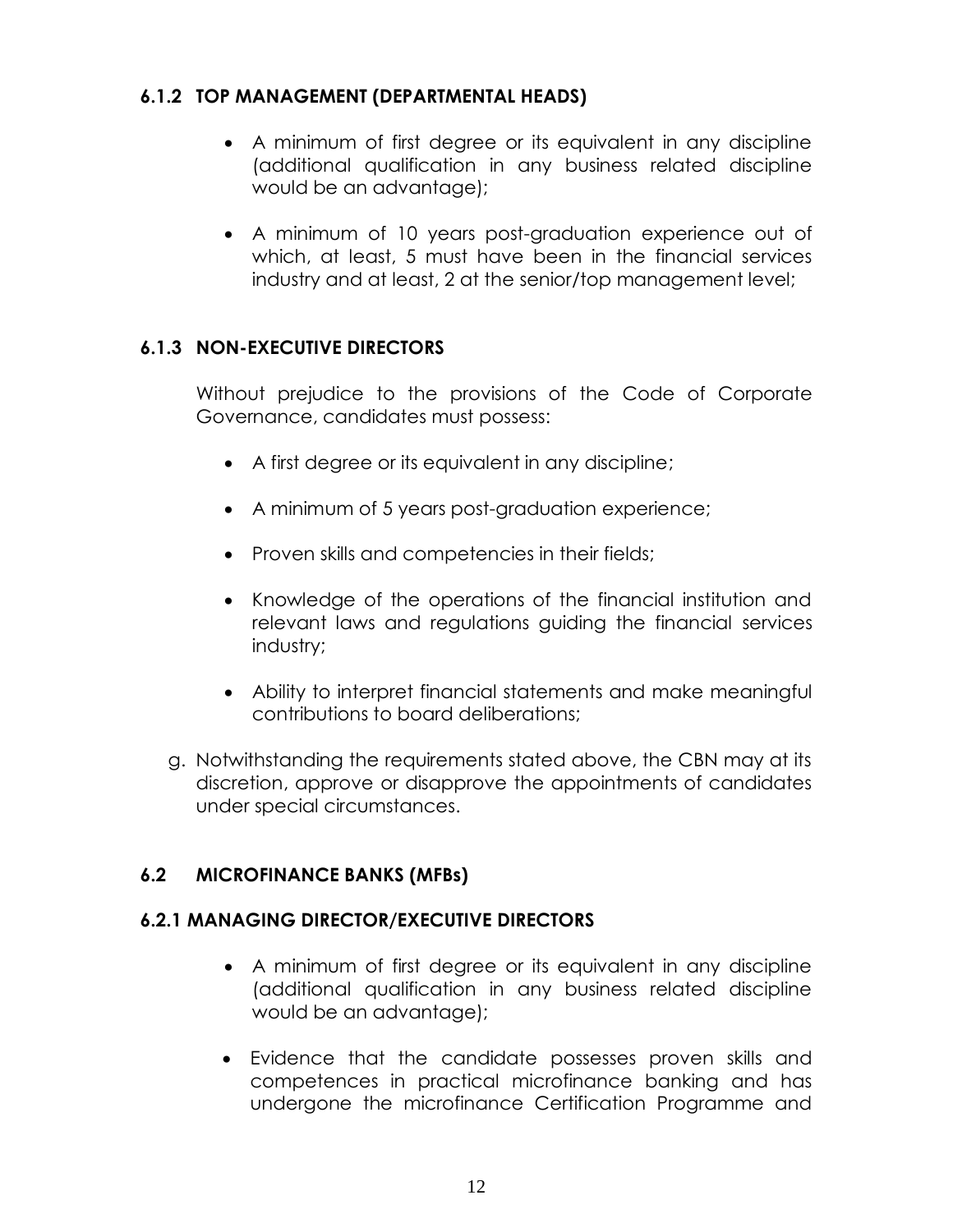obtained a Certificate in Microfinance Banking issued by the Chartered Institute of Bankers of Nigeria (CIBN);

 A minimum of 8 years post-graduation experience out of which, at least, 5 must have been in financial services industry and at least, 3 at the senior management level;

For Non-interest MFBs, the candidates should in addition to the above possess requisite knowledge and experience/training in Islamic banking and finance.

#### **6.2.2 TOP MANAGEMENT (DEPARTMENTAL HEADS)**

- A minimum of first degree or its equivalent in any discipline (additional qualification in any business related discipline would be an advantage).
- Evidence that the candidate possesses proven skills and competences in practical microfinance banking and has undergone the microfinance Certification Programme and obtained a Certificate in Microfinance Banking issued by the Chartered Institute of Bankers of Nigeria (CIBN).
- A minimum of 5 years post-graduation experience out of which, at least, 4 must have been in financial services industry and at least, 2 at the senior management level.

For Non-interest MFBs, the candidates should in addition to the above possess requisite knowledge and experience/training in Islamic banking and finance.

#### **6.2.3 NON-EXECUTIVE DIRECTORS**

Without prejudice to the provisions of the Code of Corporate Governance, candidates must satisfy the requirements specified under the following categories of MFBs:

- a) Unit MFBs
	- No academic qualification is required. However, at least two (2) members of the board of directors other than the executive management shall be required to have a minimum of three(3) years financial services industry experience.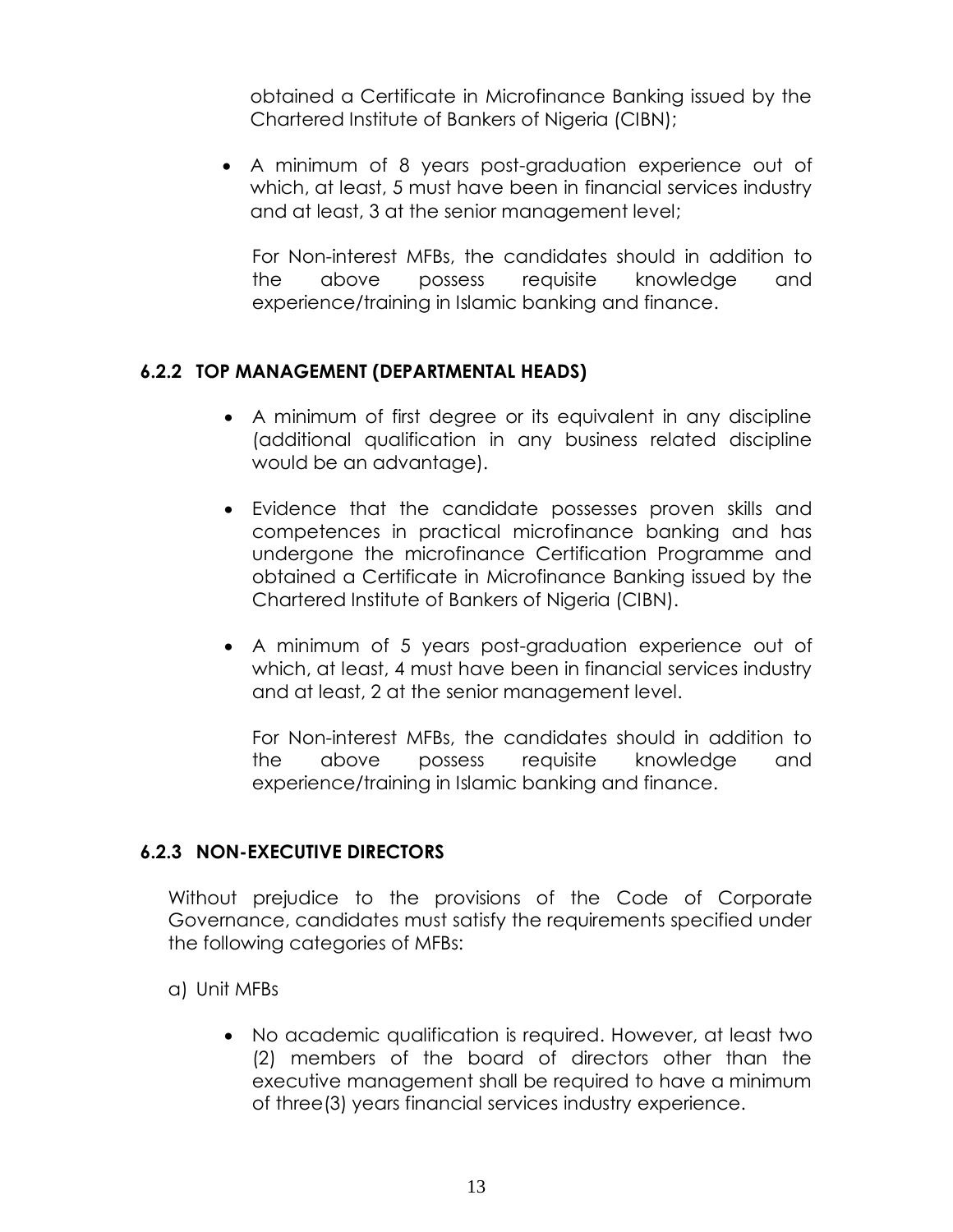#### b) State MFBs

- At least two (2) of the non-executive directors shall possess a first degree or its equivalent in any discipline.
- A minimum of five (5) years post-graduation experience.
- Proven skills and competencies in their fields.
- Knowledge of the operations of the financial institution and relevant laws and regulations guiding the financial services industry.
- Ability to interpret financial statements and make meaningful contributions to board deliberations,
- c) National MFBs
	- More than 80% of the non-executive directors shall have first degree or its equivalent in any discipline.
	- A minimum of five (5) years post-graduation experience.
	- Proven skills and competencies in their fields.
	- Knowledge of the operations of the financial institution and relevant laws and regulations guiding the financial industry.
	- Ability to interpret financial statements and make meaningful contributions to board deliberations.

For non-interest banks, at least one (1) director should have knowledge/training in Islamic commercial jurisprudence (Fiqh Mu'amalat).

Notwithstanding the requirements stated above, the CBN may at its discretion, approve or disapprove the appointments of candidates under special circumstances.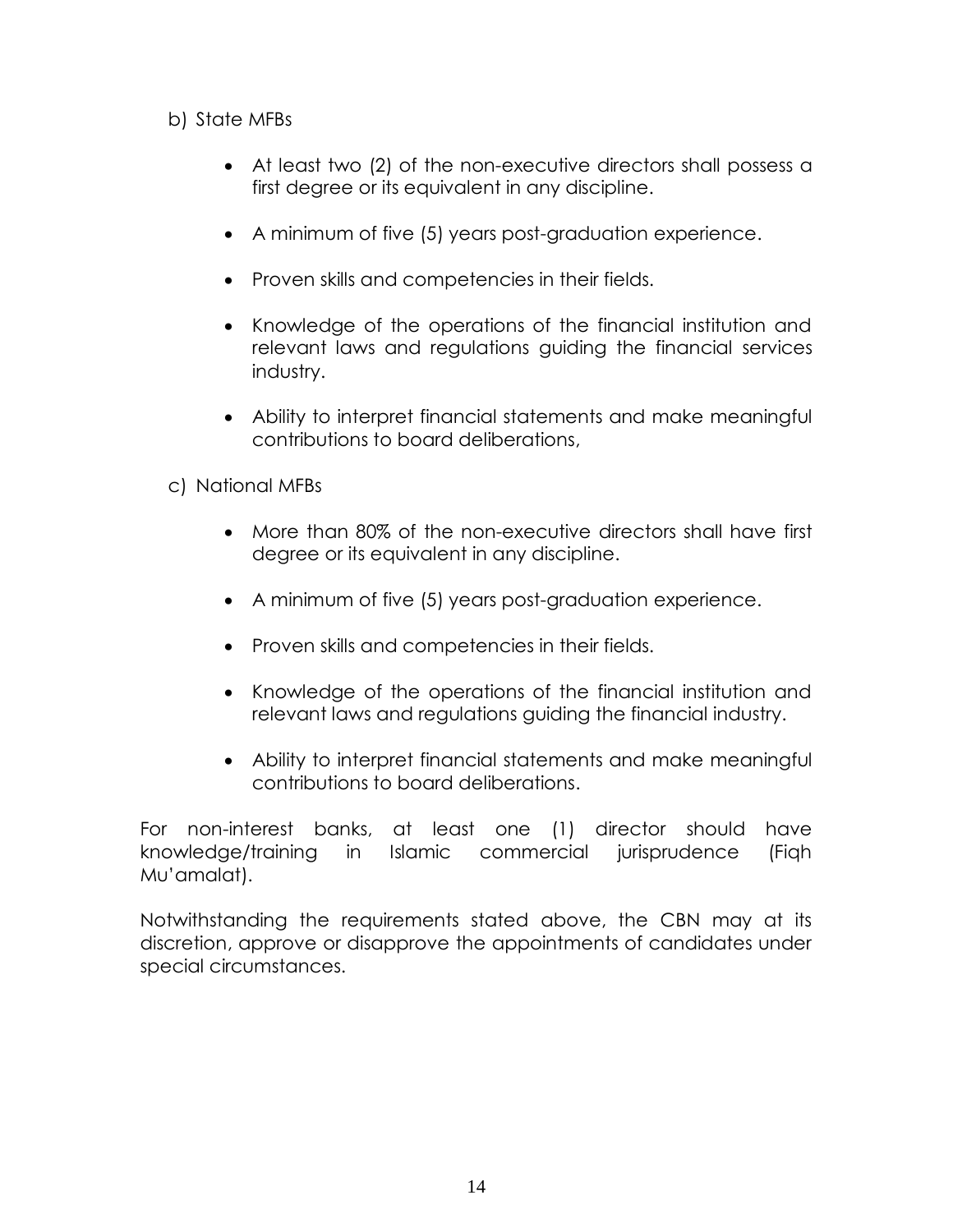# **6.3 FINANCE COMPANIES (FCs)**

# **6.3.1 MANAGING DIRECTOR/EXECUTIVE DIRECTORS**

- A minimum of first degree or its equivalent in any discipline (additional qualification in any business related discipline would be an advantage);
- A minimum of 8 years post-graduation experience, out of which, at least, 5 must have been in the financial services industry and at least, 3 at the senior management level;

# **6.3.2 TOP MANAGEMENT (DEPARTMENTAL HEADS)**

- A minimum of first degree or its equivalent in any discipline (additional qualification in any business related discipline would be an advantage);
- A minimum of 5 years post-graduation experience out of which, at least, 4 must have been in financial services industry and at least, 2 at the senior management level.

# **6.3.3 NON-EXECUTIVE DIRECTORS**

Without prejudice to the provisions of the Code of Corporate Governance, candidates must possess:

- A first degree or its equivalent in any discipline;
- A minimum of five (5) years post-graduation experience;
- Proven skills and competencies in their fields;
- Knowledge of the operations of the financial institution and relevant laws and regulations guiding the financial services industry;
- Ability to interpret financial statements and make meaningful contributions to board deliberations.

Notwithstanding the requirements stated above, the CBN may at its discretion, approve or disapprove the appointments of candidates under special circumstances.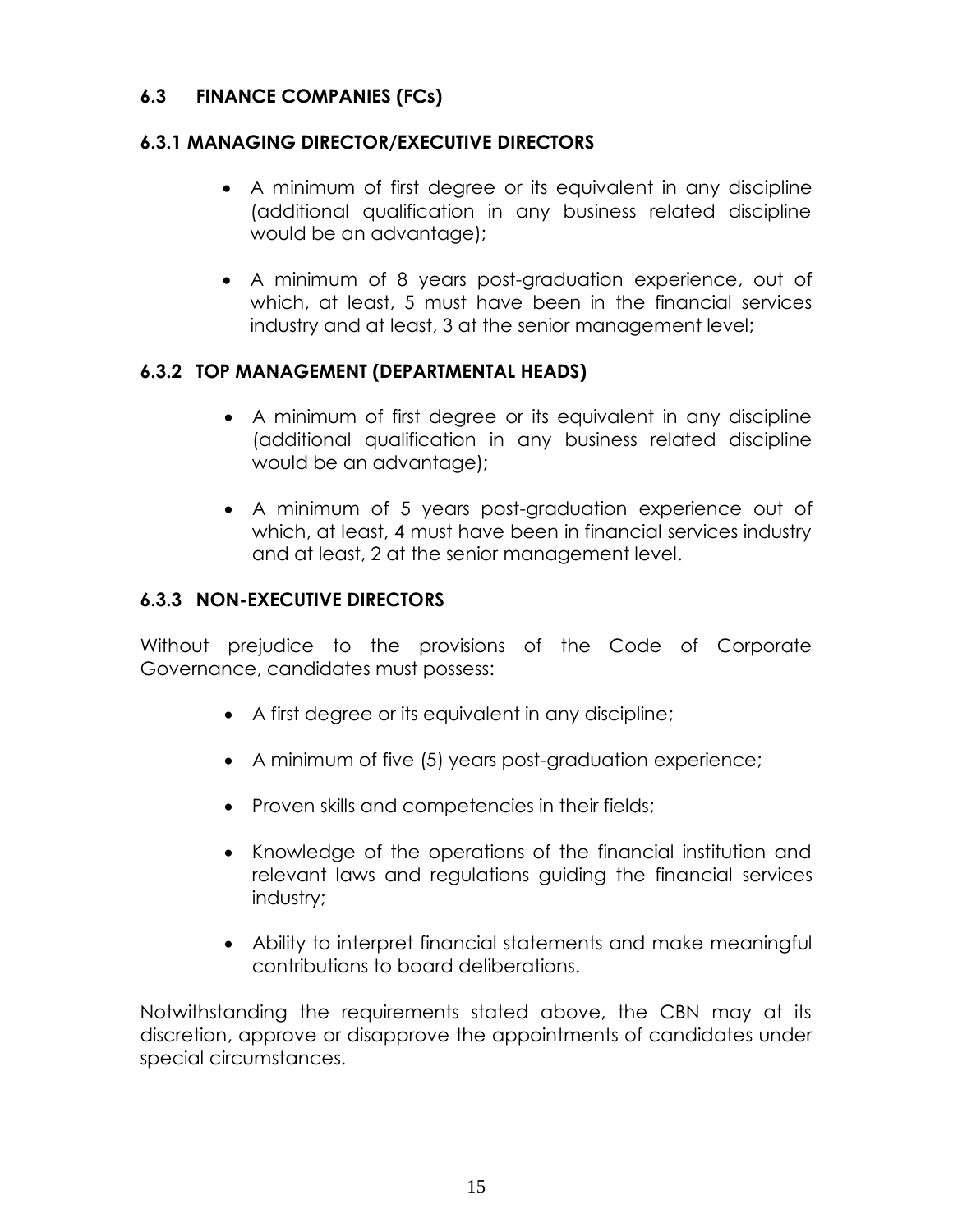# **6.4 BUREAUX DE CHANGE (BDCs)**

# **6.4.1 MANAGING DIRECTOR/CHIEF EXECUTIVE OFFICER**

A minimum of first degree or its equivalent in any discipline;

A minimum of three (3) years relevant post-graduation experience.

# **6.4.2 SENIOR MANAGEMENT OFFICERS/MANAGERS**

A minimum of first degree or its equivalent in any discipline;

A minimum of two (2) years relevant post-graduation experience.

Any person with any other qualifications or experience that may be considered adequate by the CBN can hold any of the positions in 4.4.1 or 4.4.2 within the institution.

# **7.0 SIGNIFICANT SHAREHOLDERS FOR ALL FINANCIAL INSTITUTIONS**

Any investor with a shareholding of 5% and above in any Financial Institution in Nigeria shall:

- be of good character, honest, reputable and reliable;
- have financial resources sufficient to meet commitments on a continuing basis as they become due, including outstanding obligations;
- ensure adequate control of financial risks on a continuing basis;
- certify that the funds used in the acquisition of the shares were not borrowed from within the banking system or are the proceeds from money laundering and/or any criminal activity;
- not have been indicted in the failure or mismanagement of any financial institution;
- fulfill all the conditions stipulated in the propriety principles;
- $\bullet$  attend an oral interview with the CBN;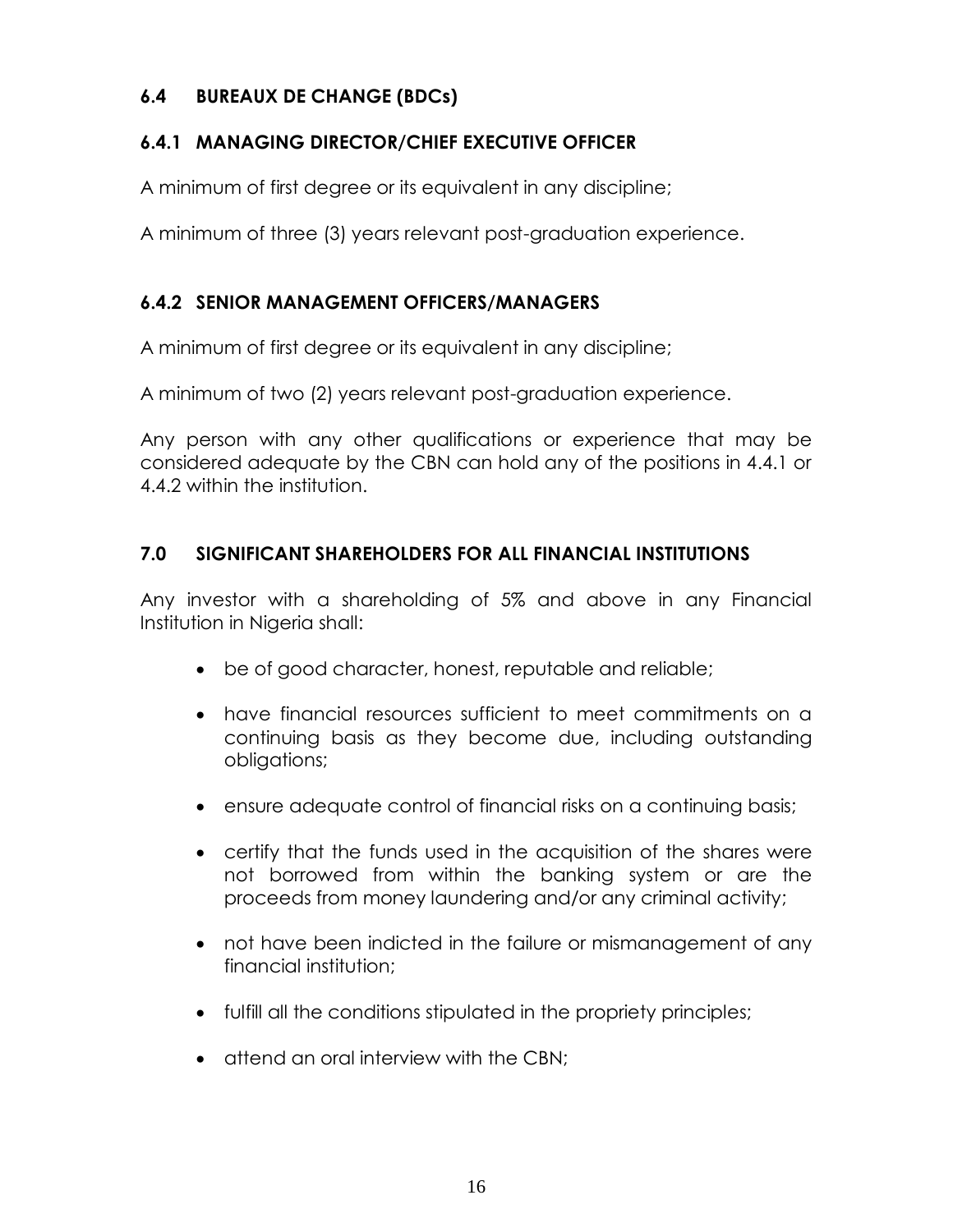- complete an "Approved Persons Regime" questionnaire to be administered by the CBN;
- provide three reference letters from individuals of reputable standing in the country.

## **8.0 NOTES**

- 8.1 The CBN at its discretion may use any available information in addition to those provided by financial institutions and/or candidates, to assess the fitness or propriety of a person.
- 8.2 In addition to the general fitness and propriety requirements for Board and top management positions stated in these guidelines, any director or top management staff performing any of the control functions stated in the 'Competency Framework for the Nigerian Banking Industry' must meet the specific requirements of that function as outlined in the Framework.
- 8.3 The provisions of these guidelines represent the minimum requirements which banks and other financial institutions shall comply with. Consequently, banks and other financial institutions are encouraged to aspire to higher standards.
- 8.4 Where the provision(s) of the guidelines or frameworks issued to banks or other financial institutions conflict(s) with the provision(s) of these guidelines, the provision(s) of these guidelines shall prevail.

#### **9.0 EFFECTIVE DATE**

These guidelines supersede our circular on 'Assessment Criteria for Approved Persons' Regime for Financial Institutions' issued on June 21, 2011 and shall take effect from 1st January, 2016.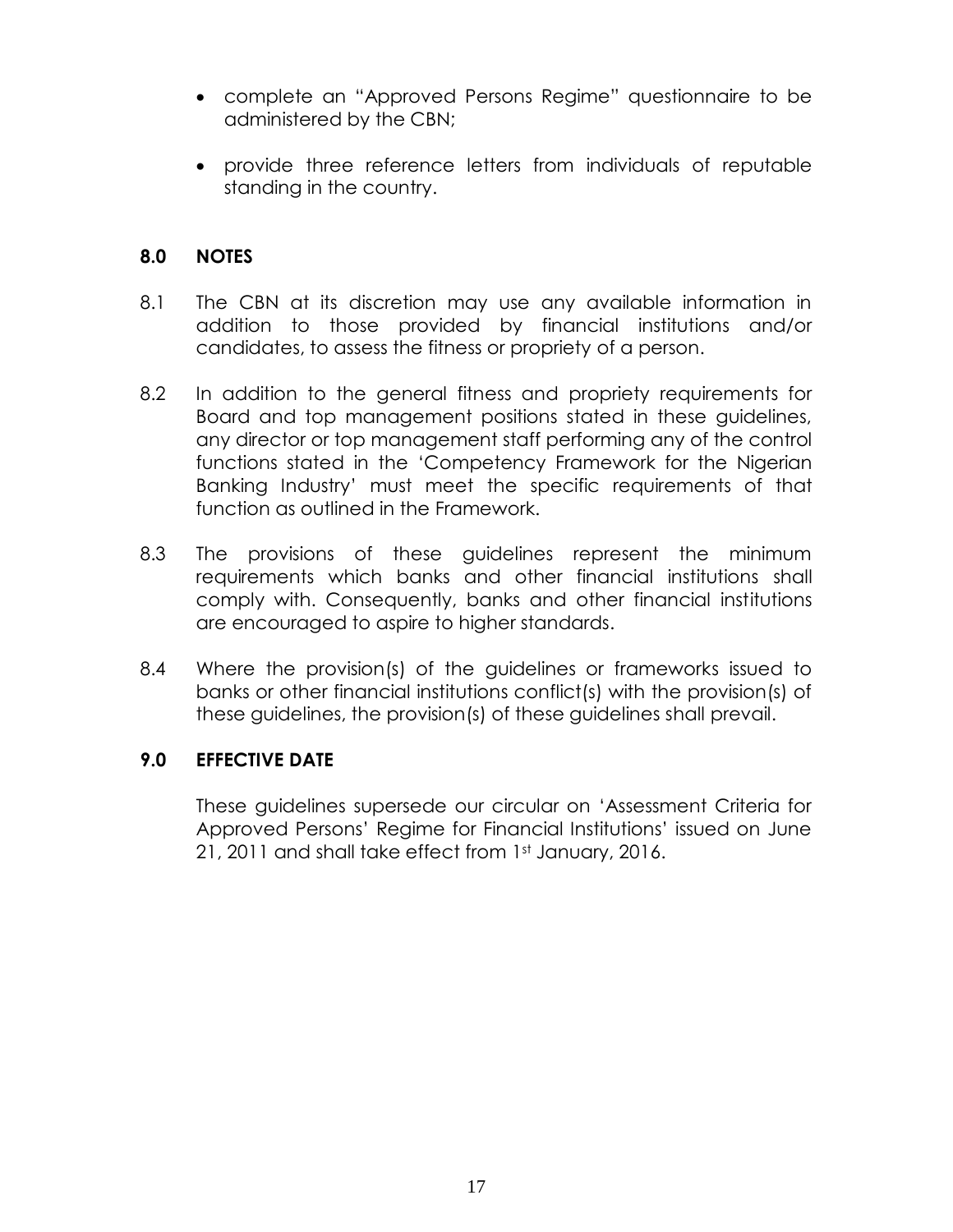# **CENTRAL BANK OF NIGERIA**

# **QUESTIONNAIRE FOR MAJOR SHAREHOLDERS AND APPOINTEES TO BOARD AND MANAGEMENT POSITION IN BANKS AND OTHER FINANCIAL INSTITUTIONS IN NIGERIA**

This questionnaire is designed to elicit information which would enable the CBN ascertain your propriety as a major shareholder or member of the board/top management in the institution. You are, therefore, required to answer every question that relates to you honestly and where applicable, provide evidence to support your answer. Please note that the CBN would periodically request you to attend a performance review interview.

# **A. BIODATA**

1. Name of Institution ……………………………………………..……. 2. Name of the appointee/major shareholder……………..…….. 3. Please specify your relationship with the institution ……...…. 4. Current employment …………………………………………….…… 5. Occupation…………………………………………………………….…. 6. Date of birth……………………………………………………………… 7. Place of birth…………………………………………………………….. 8. Nationality ………………….……………………………………………. 9. Entry/resident permit (foreigners)……………………………….. 10.Parental history…………………………………………………………. …………………………………………………………. ………………………………………………………….

# **B. COMPETENCE AND CAPABILITY**

1. Give details of educational institutions attended, academic and professional qualifications obtained with dates, in the format below: (Please attach evidence)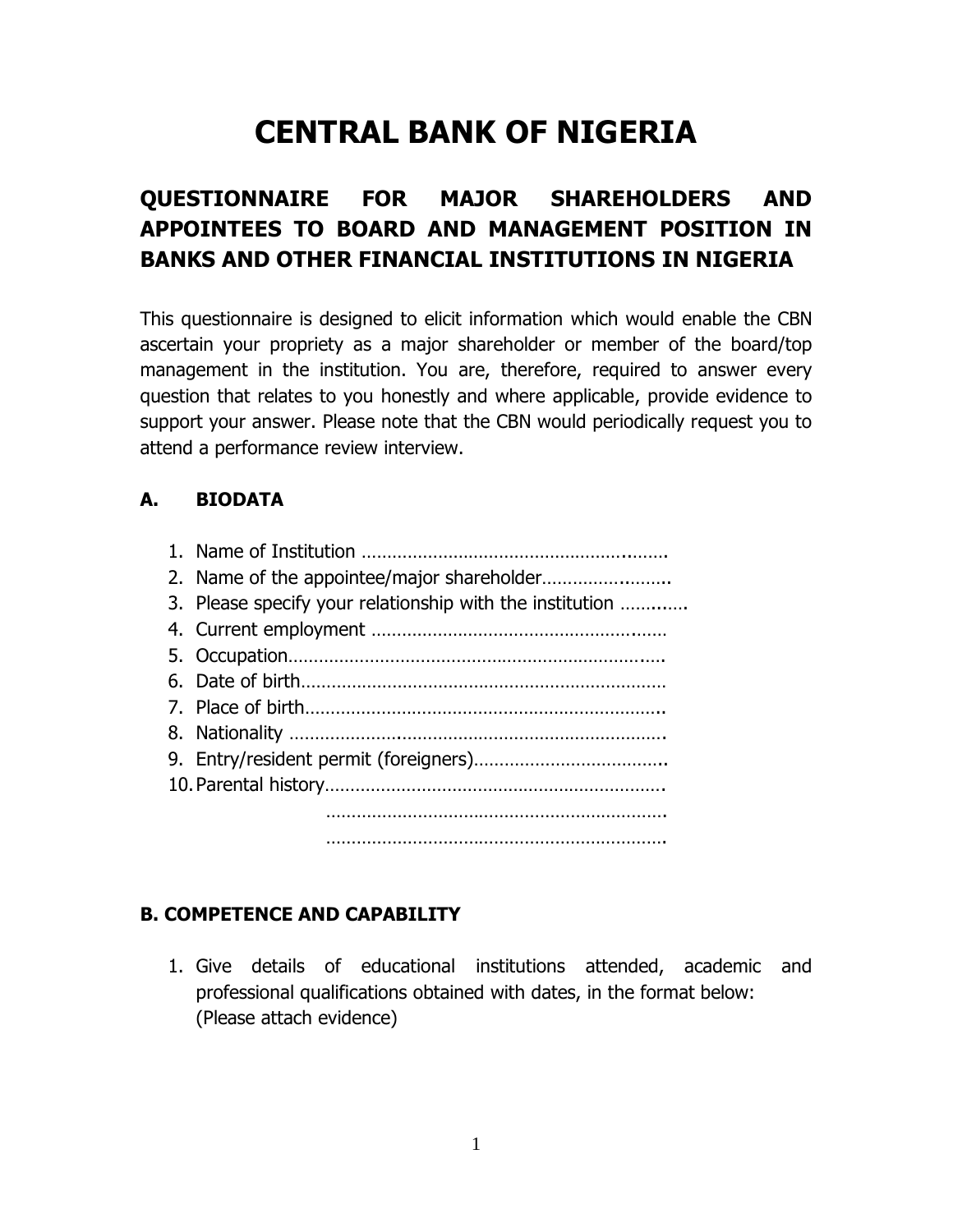| S/N | <b>Educational</b>                   | Academic/<br><b>Professional</b> | <b>Dates</b> |    |  |
|-----|--------------------------------------|----------------------------------|--------------|----|--|
|     | <b>Institution/Professional Body</b> | Qualification(S)                 | From         | To |  |
|     |                                      |                                  |              |    |  |
|     |                                      |                                  |              |    |  |
|     |                                      |                                  |              |    |  |
|     |                                      |                                  |              |    |  |

2. Give your Employment history in the format below:

| S/N | Name(s) and<br>address(es) of |             | <b>Dates</b> | <b>Position(s) Held</b> | <b>Duties</b> | Reason(s)<br>for leaving | Two (2) Referees<br>from your former |
|-----|-------------------------------|-------------|--------------|-------------------------|---------------|--------------------------|--------------------------------------|
|     | Employer(s)                   | <b>From</b> | To           |                         |               |                          | employer(s)                          |
|     |                               |             |              |                         |               |                          |                                      |
|     |                               |             |              |                         |               |                          |                                      |
|     |                               |             |              |                         |               |                          |                                      |
|     |                               |             |              |                         |               |                          |                                      |

If not in employment, please give your business history in the format below:

| S/N | Name(s) and<br>address(es) of | Type(s) of<br>business (es) |             | <b>Dates</b> | <b>Position(s) Held</b> | Two (2) Referees |
|-----|-------------------------------|-----------------------------|-------------|--------------|-------------------------|------------------|
|     | <b>Company (ies)</b>          |                             | <b>From</b> | To           |                         |                  |
|     |                               |                             |             |              |                         |                  |
|     |                               |                             |             |              |                         |                  |
|     |                               |                             |             |              |                         |                  |
|     |                               |                             |             |              |                         |                  |

# **C. HONESTY, INTEGRITY, AND REPUTATION**

1. Have you at any time been charged or convicted of any offence (civil/criminal) or otherwise found liable by a tribunal whether in Nigeria or elsewhere? If so, please, give details of the charge and if convicted, the date(s) of conviction(s), particulars of the offence and the penalty (ies) imposed.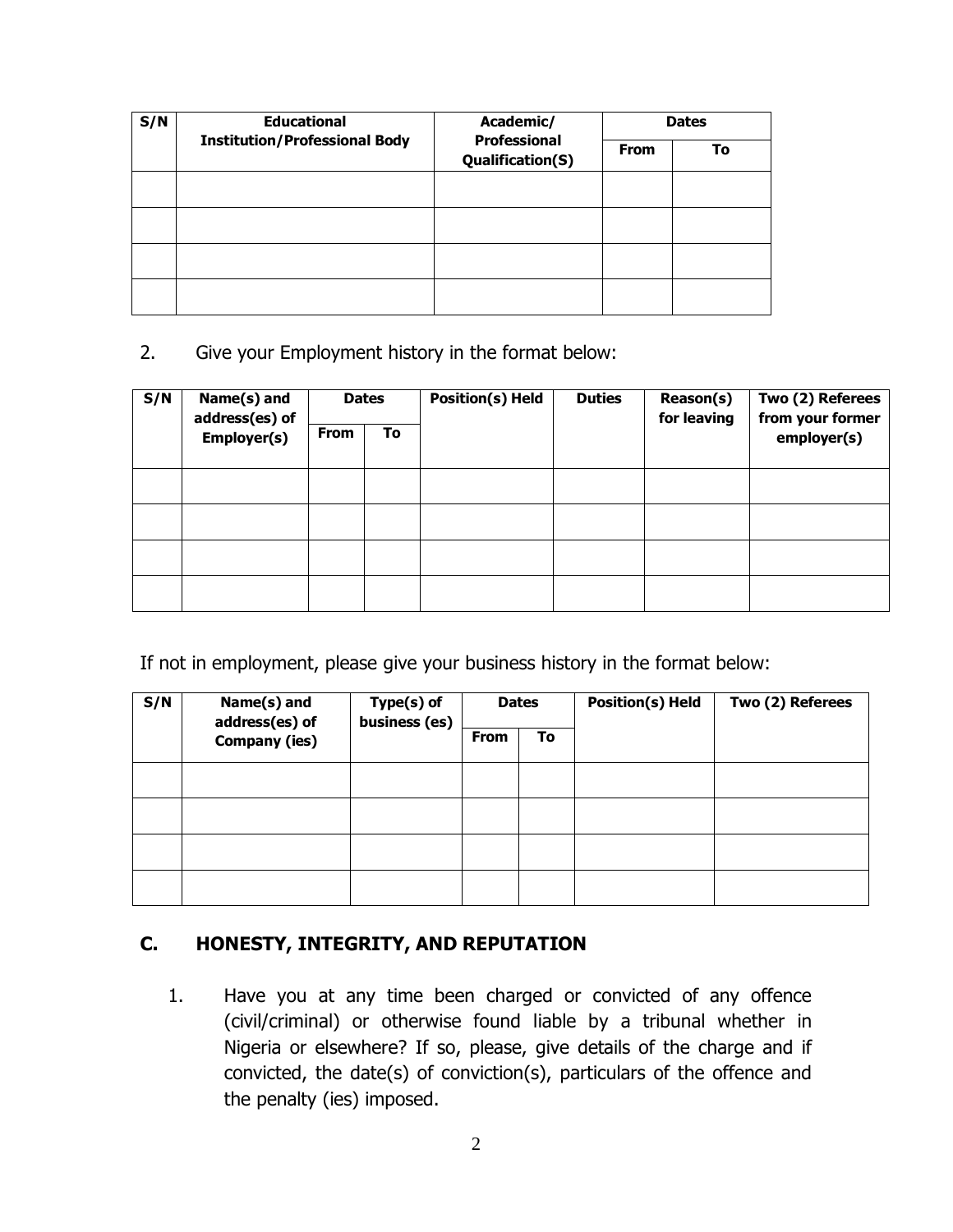…………………………………………………………………………………………………… …………………………………………………………………………………………………… …………………………………………………………………………………………………… ……………………………………………………………………………………………………

………………………………………………………………………………………………..

2. Have you ever been required to give evidence in any trial or proceedings involving fraud, dishonesty or similar matters, whether in Nigeria or elsewhere other than as an expert witness? If yes, please give details.

........................................................................................................ ........................................................................................................ ........................................................................................................

.................................................................................................

3. Has any suit ever been brought against you in your personal capacity or against any body corporate, partnership, society or any other business undertaking to which you are connected as a shareholder, partner, director or manager? If yes, please give details of the circumstances and, if not pending, how it was resolved?

…………………………………………………………………………………………………… ……………………………………………………………………………………………………

- ……………………………………………………………………………………………….
- 4. Have you ever been denied membership of any professional body or entry to any profession or vocation whether in Nigeria or elsewhere? If yes, please give details:

….....................................................................…………………………….. …………………………………………………………………………………………………… …………………………………………………………………………………………………… ……………………………………………………………………………………………………

5. Have you ever been dismissed, requested or advised to resign or suspended from any office or employment whether in Nigeria or elsewhere? If yes, please give details:

…………………………………………………………………………………………………… …………………………………………………………………………………………………… ……………………………………………………………………………………………………

6. Has there been any civil action in court or petition by any body against you to any regulator in pursuance of personal debts or other obligations whether in Nigeria or elsewhere? If yes, please give details: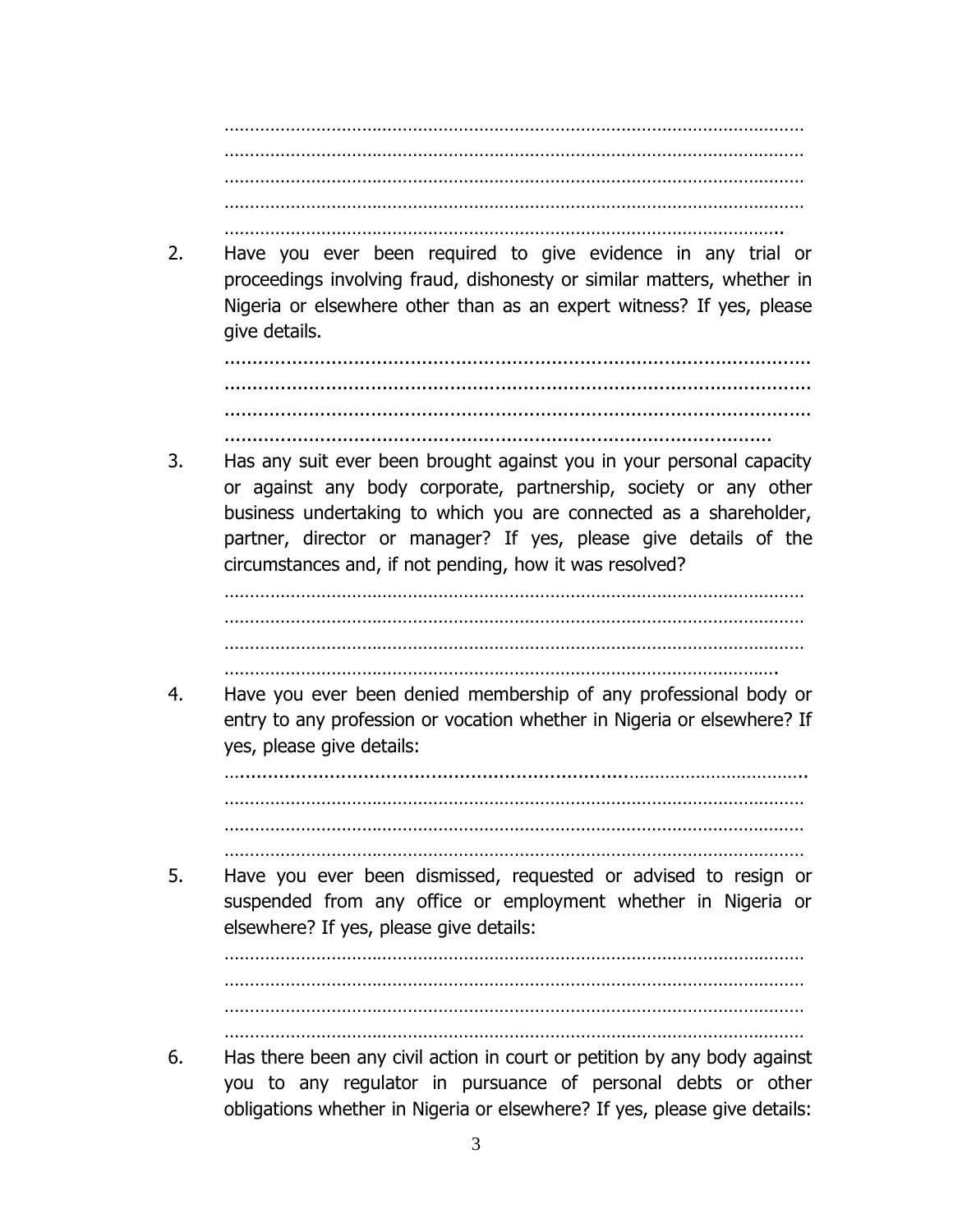……………………………………………………………………..…………………………… …………………………………………………………………………………………………… ……………………………………………………………………………………………………

……………………………………………………………………………………………….

7. Give the details of all your local and foreign bankers, including the names and numbers of personal and business accounts maintained over the past six years in the format below:

**Local** 

| S/N | <b>Bank</b> | <b>Address</b> | <b>Acct. Name</b> | Acct.<br>No. | <b>Bank Ver.</b><br>No. | <b>Date</b><br><b>Opened</b> |
|-----|-------------|----------------|-------------------|--------------|-------------------------|------------------------------|
|     |             |                |                   |              |                         |                              |
|     |             |                |                   |              |                         |                              |
|     |             |                |                   |              |                         |                              |
|     |             |                |                   |              |                         |                              |

#### **Foreign**

| S/N | <b>Bank</b> | <b>Address</b> | <b>Acct. Name</b> | Acct. No. | <b>Date Opened</b> |
|-----|-------------|----------------|-------------------|-----------|--------------------|
|     |             |                |                   |           |                    |
|     |             |                |                   |           |                    |
|     |             |                |                   |           |                    |
|     |             |                |                   |           |                    |

8. Have you any immediate relative (spouse, children, siblings, in-laws etc.) who holds a top management position (AGM and above) or significant shares (5% and above) in the institution to which this questionnaire relates or in any entity affiliated to it? If so, please state the nature of the relationship and other details:

…………………………………………………………………………………………………… …………………………………………………………………………………………………… ……………………………………………………………………………………………….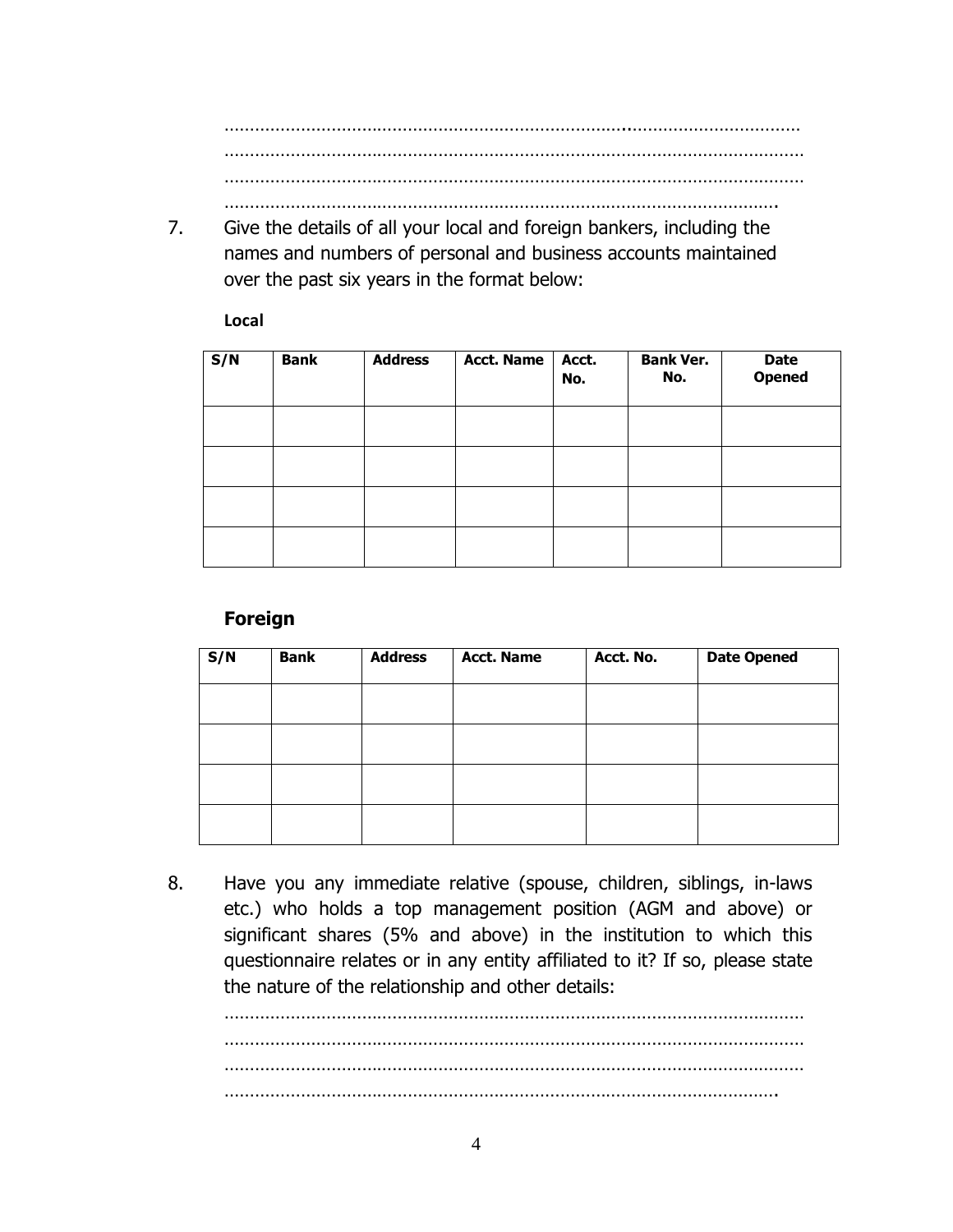9. Has any loan or credit facility (or part thereof) extended to you by any financial institution/lending agency been restructured, renegotiated, provisioned against or been a subject of write-off or forgiveness for reasons of non-payment by you? If so, please, provide full details of the debts, the circumstances surrounding the action and the current status:

…………………………………………………………………………………………………… …………………………………………………………………………………………………… ……………………………………………………………………………………………………

- . The contract of the contract of the contract of the contract of the contract of the contract of the contract of the contract of the contract of the contract of the contract of the contract of the contract of the contrac
- 10. Please list below and give details of all the societies, clubs, associations and groups (organized and unorganized) either in school or thereafter, which you are or have been a member: …………………………………………………………………………………………………… …………………………………………………………………………………………………… ……………………………………………………………………………………………………
- 11. Have you ever been accused, convicted or been a subject of an investigation panel set up for the purpose of examination malpractice, unethical practices, money laundering or other moral misconduct? If yes, please, provide the details:

…………………………………………………………………………………………………… …………………………………………………………………………………………………… ……………………………………………………………………………………………………

……………………………………………………………………………………………………

12. Provide any other information (if any), that would be of relevance to the CBN in determining your suitability or otherwise, for the appointment/position:

…………………………………………………………………………………………………… …………………………………………………………………………………………………… …………………………………………………………………………………………………… ……………………………………………………………………………………………….

# **D. FINANCIAL SOUNDNESS AND /OR SOLVENCY**

You are please required to attach the following to this questionnaire:

1. A statement of your net worth comprising assets (in Nigeria and abroad) at current values and total liabilities as at the date of appointment, which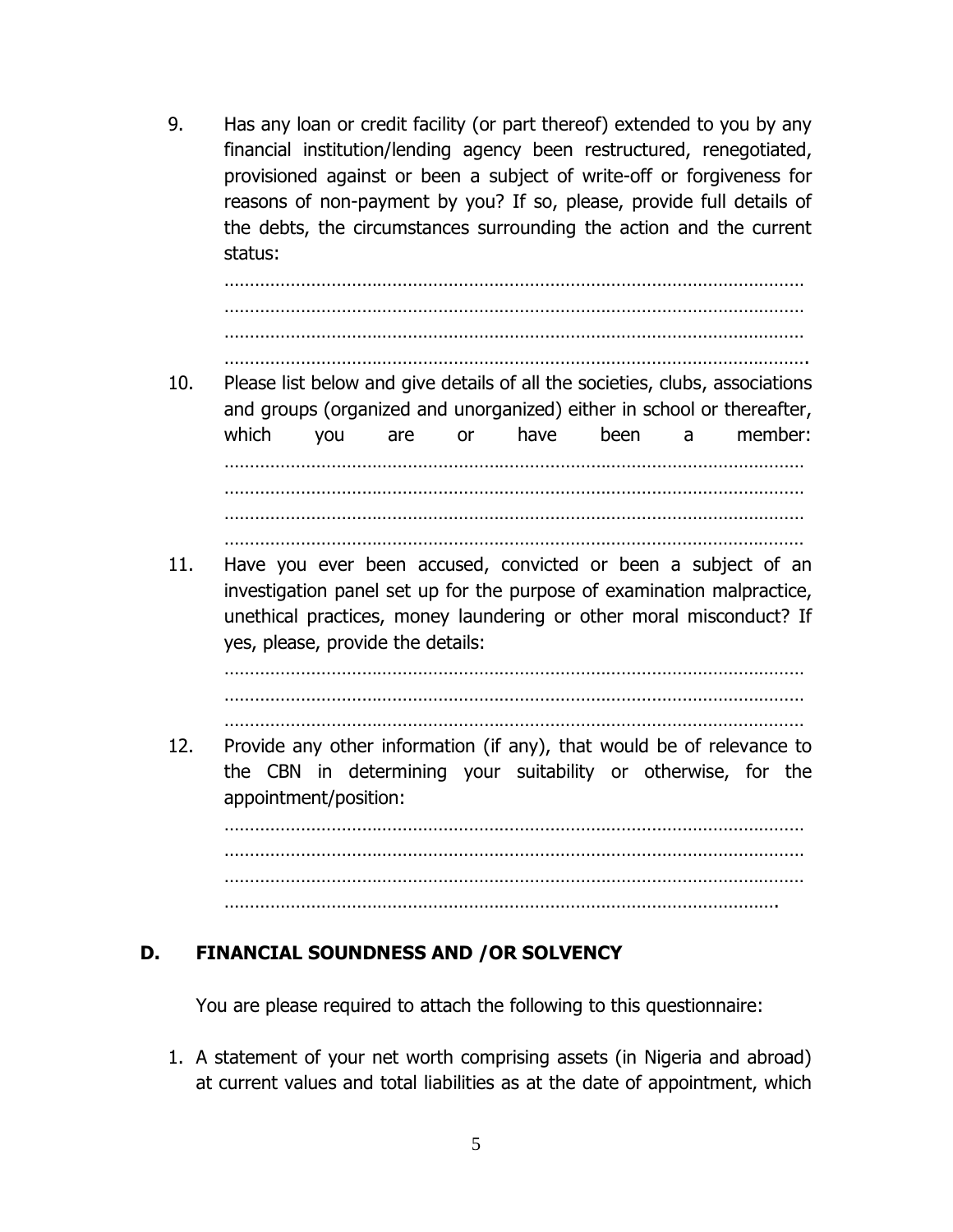must be accompanied by a sworn affidavit. The statement would be presented in the format below:

| S/N   | <b>DESCRIPTION</b>               | <b>CURRENT</b><br><b>VALUE (N)</b> | <b>DATE</b> |
|-------|----------------------------------|------------------------------------|-------------|
| i.    | Cash                             |                                    |             |
| ii.   | Land and Buildings               |                                    |             |
| iii.  | Factory and other Enterprises    |                                    |             |
| iv.   | Vehicles, Boats and other means  |                                    |             |
|       | of Transport                     |                                    |             |
| v.    | <b>Household Furniture</b>       |                                    |             |
| vi.   | <b>Government Securities</b>     |                                    |             |
| vii.  | (shares,<br><b>Investments</b>   |                                    |             |
|       | debentures and other securities) |                                    |             |
| viii. | other assets.<br>(Please)<br>Any |                                    |             |
|       | specify)                         |                                    |             |
| ix.   | Total Assets ( <i>i-viii</i> )   |                                    |             |
| x.    | Total liabilities (as at date of |                                    |             |
|       | appointment)                     |                                    |             |

- 2. Your bankers' declaration that you are not in any way indebted to them. If you are, the outstanding amount of the debt(s) should be stated clearly indicating its (their) performance status (whether performing or nonperforming) and whether it (they) is (are) adequately secured or not as well as the nature and type of security (ies) offered.
- 3. A copy of your tax clearance certificate for the last three years.
- 4. Any other information that could assist the CBN in determining your financial stability.

# E. **MISCELLANEOUS**

- 1. Is any of the under-listed member (s) of your family, connected persons and/or company (ies) in any relationship with the institution to which this questionnaire relates? If yes, please state the nature of relationship and other details?
	- Spouse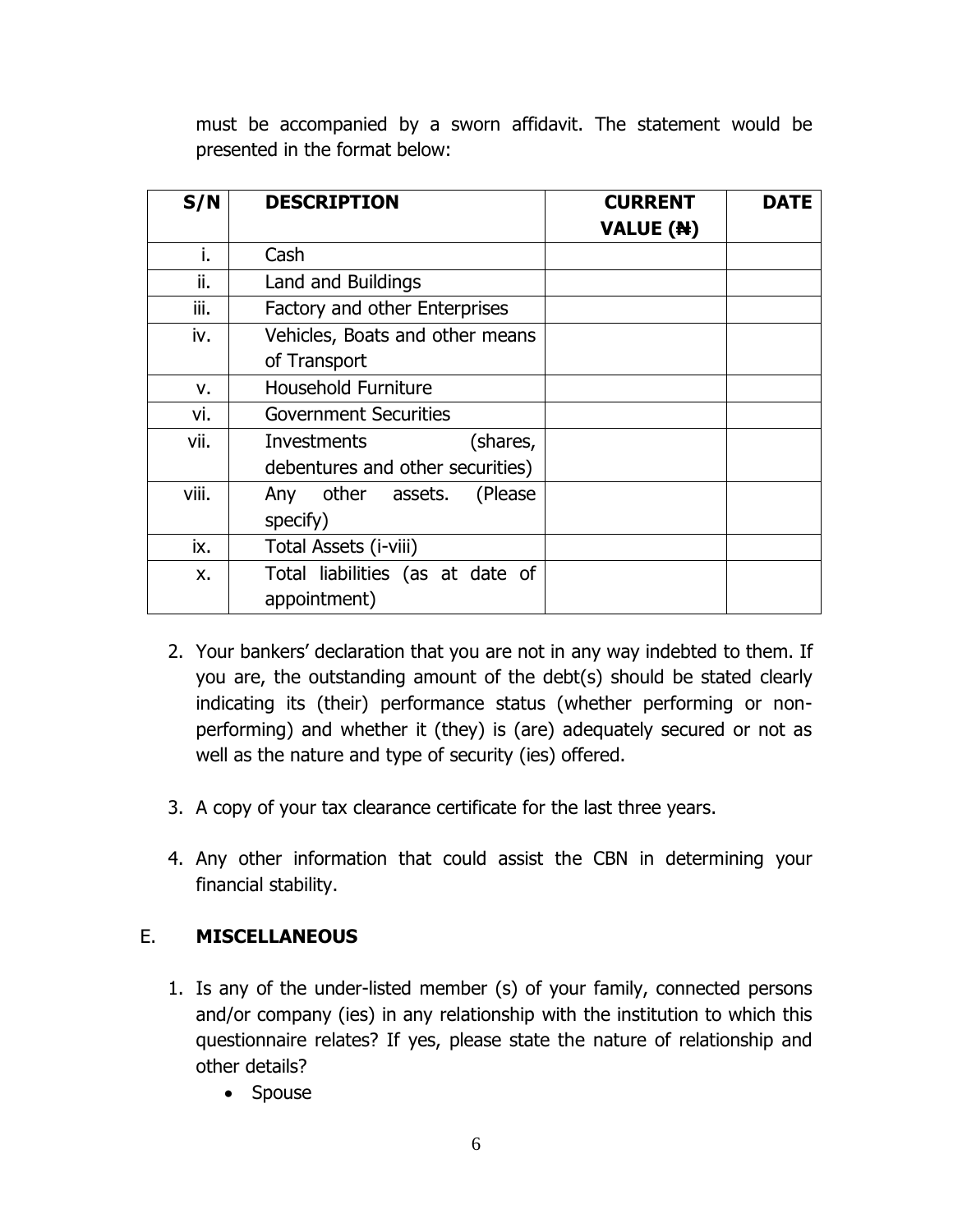- Children
- Siblings
- In-laws
- Key Employees
- Related Companies
- 2. Are you a serving Director or top management staff? If yes, Please state your first appointment date and your last interview and/or recertification date.

………………………………………………………………………………………………. ……………………………………………………………………………………………….

3. Please state the number of board meetings you have attended since your appointment in the following format:

| Number of meetings attended |
|-----------------------------|
|                             |
|                             |
|                             |

4. What percentage of the financial institution's shares do you directly and/or indirectly own?

…………………………………………………………………………………………………

5. Have you been employed by an audit firm that assigned you to work on this institution's financial statements during the last two years? If yes, please state the name of the audit firm:

…………………………………………………………………………………………………… ……………………………………………………………………………………………….

Declaration by the appointee

I…………………………………………………………………………………………………hereby declare that the answers to the above questions are true and that I am fully aware that any concealment, provision of false or misleading information aimed at influencing the approval of my appointment will constitute a breach of Section 60 of BOFIA, 1991, as amended.

I therefore, affirm that the information supplied above (including the attachment) are to the best of my knowledge, true and where any of it is discovered to be false, I should be disqualified from the appointment being